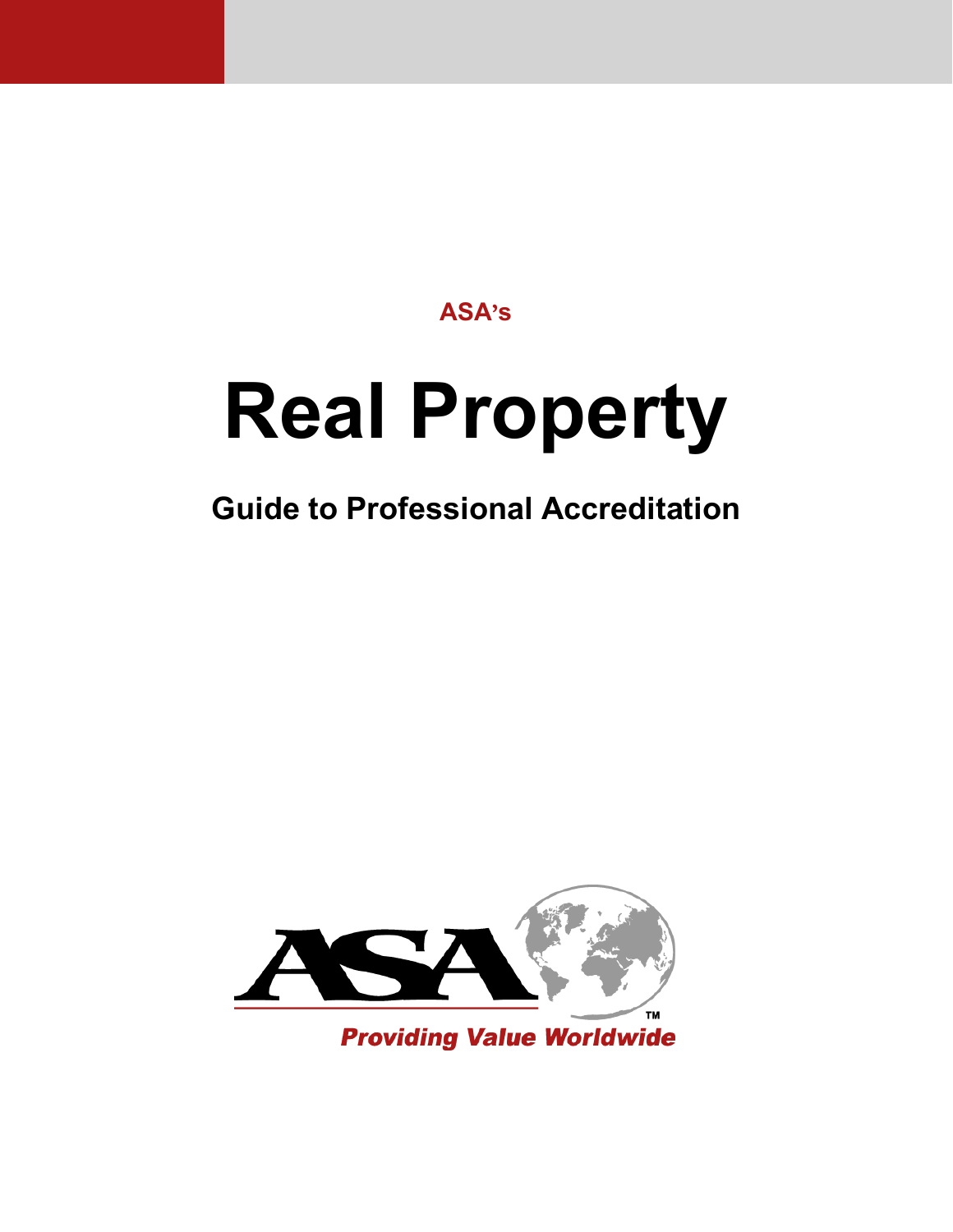# **TABLE OF CONTENTS**

| Section 3: AM/ASA in Ad Valorem/Mass Appraisal General Specialty Through Core Courses6      |  |
|---------------------------------------------------------------------------------------------|--|
| Section 4: AM/ASA in Ad Valorem/Mass Appraisal Residential Specialty Through Core Courses 7 |  |
|                                                                                             |  |
|                                                                                             |  |
|                                                                                             |  |
|                                                                                             |  |
|                                                                                             |  |
|                                                                                             |  |
|                                                                                             |  |
|                                                                                             |  |
|                                                                                             |  |
|                                                                                             |  |
|                                                                                             |  |
|                                                                                             |  |
|                                                                                             |  |
|                                                                                             |  |
|                                                                                             |  |
|                                                                                             |  |

**Congratulations on your decision to earn a professional designation from ASA! You should be proud of what you have accomplished thus far with ASA and we arehappy to help you move through the process of achieving either the Accredited Member (AM) orthe Accredited Senior Appraiser(ASA)designation.**

**This guide will provide you with clear, step-by-step instructions on how to earn your designation. In addition, ASA has dedicated staff members specifically trained in your discipline's accreditation process to help you with any questions or concerns that may arise. ASA's RP credentialing specialist may be reached by email at [credentials@appraisers.org o](mailto:credentials@appraisers.org)r by calling our member service center at (800) 272-8258 or (703) 478-2228.**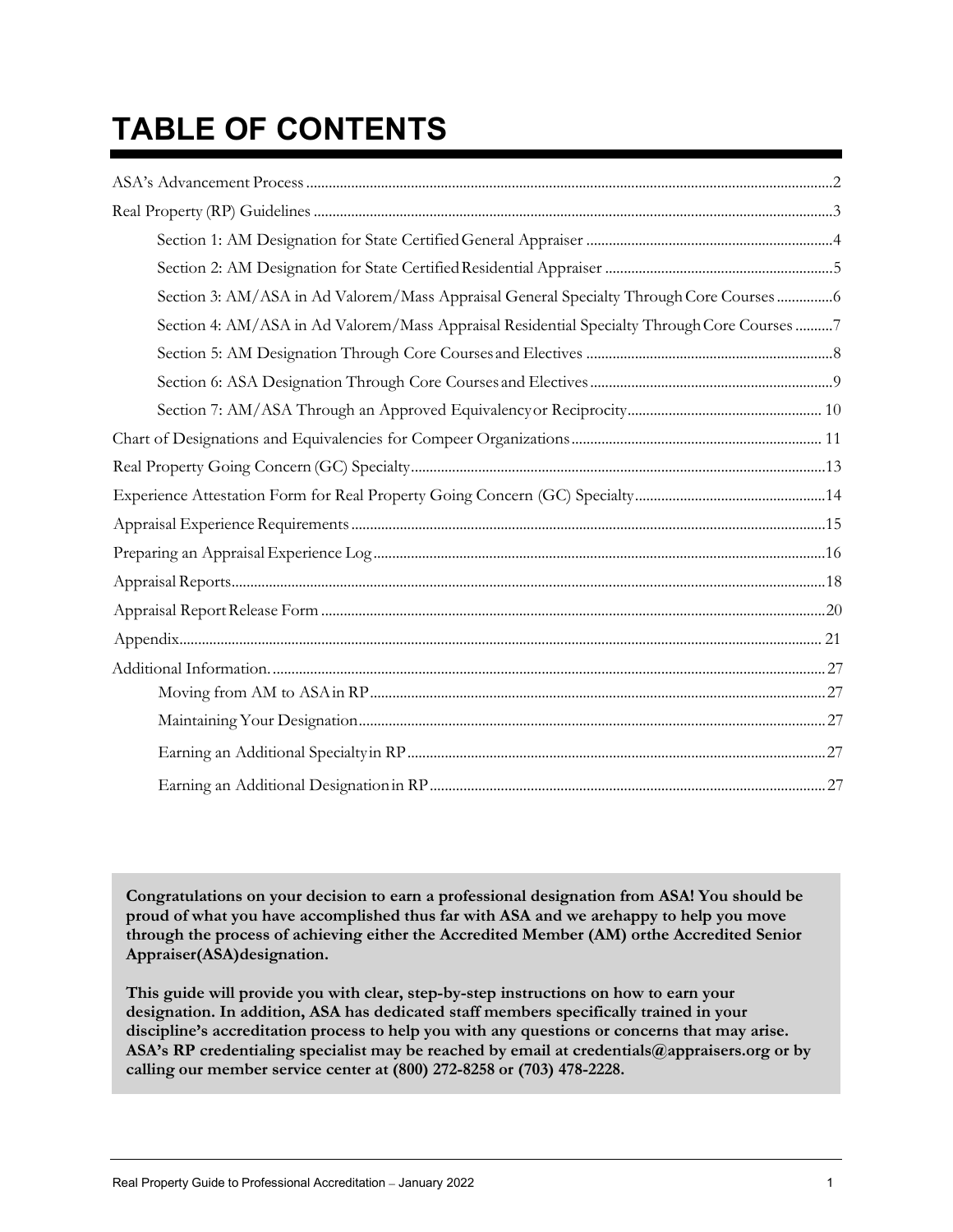# <span id="page-2-0"></span>**ASA's Advancement Process**

#### **Is It True?**

Yes. It is true. The ASA advancement process does take time. When ASA receives your completed accreditation file, it is sent out for peer-review to two (2) RP reviewers serving on the ASA International Board of Examiners (BOE). These reviewers go through your entire accreditation package. The initial reviewer will complete an evaluation of your file within forty to sixty (40-60) days and return the packet to ASA Headquarters. The file is then sent to a second reviewer who also has forty to sixty (40-60) days to review and return your file. **You will receive notifications during each stage of the accreditation process so you may track your progress.**

#### **How Do I Submit My Accreditation Application Package?**

Once you have completed all the necessary requirements, you may submit your accreditation application online. You will receive an email notification from ASA Headquarters once your completed application has been received.

#### **What Happens While My Reports Are Out For Review?**

While your reports are being reviewed, all the information provided on your application will be verified and you may be contacted to discuss details of your experience, education and ethical standing. The Board of Examiners (BOE) will review your application package in its entirety and if the BOE determines that additional information is required, you will be notified. Requests for additional supporting documentation may include providing reference letters. Your references should be informed that they may be contacted for additional information. The references you select should be individuals you have currently or previously worked with in a business capacity.

#### **When Will I Get Some News?**

You will receive notifications from us during each stage of the accreditation process. If both reviewers take their allotted forty to sixty (40–60) days to process your file, it could take three to four (3-4) months before you are notified of your final results. Your advancement to Accredited Member (AM) or Accredited Senior Appraiser (ASA) is complete once the International Board of Examiners (with the assistance of the RP credentialing specialist) approves your full-time appraisal experience, educational background, and appraisal reports and determines you have successfully completed the education requirements of the RP discipline. Once approved, you will be awarded your designation. Your certificate and pin will be sent shortly thereafter.

#### **What if My File is Not Approved?**

If some portion of your application/report(s) fails to meet ASA guidelines, you will be provided comments on what needs to be resubmitted or repeated. If you do not agree with the decision reached by the BOE, you may forward a written appeal to the attention of the BOE Vice Chair – RP, in care of ASA Headquarters.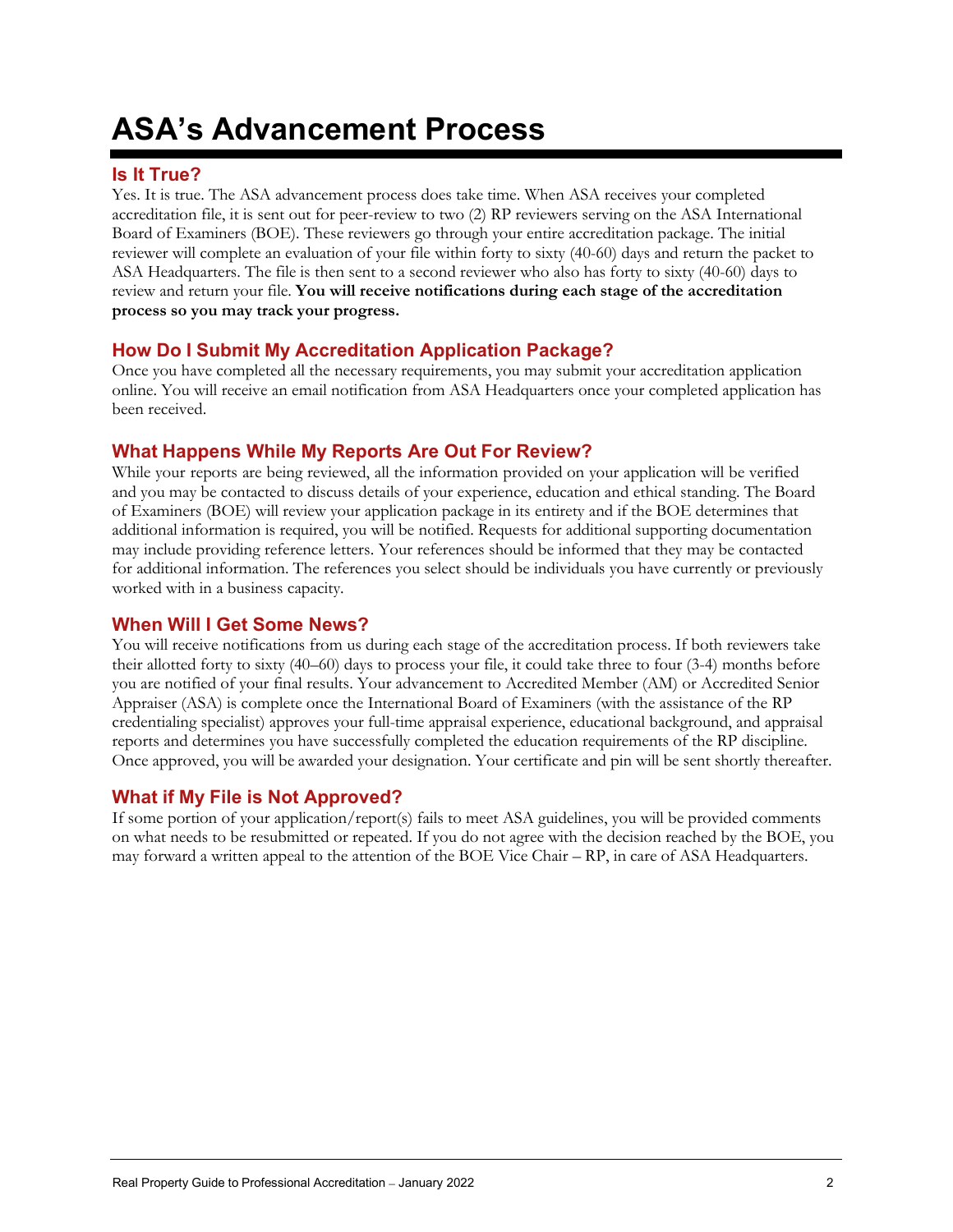# <span id="page-3-0"></span>**Real Property (RP) Guidelines**

# **Real Property Specialties**

ASA offers Real Property designations in the following specialties:

- Ad Valorem/Mass Appraisal General
- Ad Valorem/Mass Appraisal Residential
- Real Property
- **Residential**
- Rural
- Timber andTimberland
- Going Concern

# **Prerequisites**

Before applying for a designation in RP, please make sure you meet the following prerequisites:

- 1. You are an approved ASA Candidate and your USPAP continuing education requirements are upto-date;
- 2. You have met theRP discipline education requirements\* or have an acceptable equivalency designationfrom another organization;
- 3. You have at least a two- (2) year degree for the AM designation or a four- (4) year degree for the ASA designation - more information is provided in the sections below;
- 4. You hold a valid State Certified Residential License, a valid State Certified General License or can provide supporting documentation of the equivalent educational hours required to obtain these licenses; and
- 5. You have two (2) years of full-time appraisal experience for the Accredited Member (AM) designation or five (5) years of full-time appraisal experience for the Accredited Senior Appraiser (ASA) designation  $(2,000 \text{ hours} = \text{one} (1)$  year of work experience).

*\*Please note, if it has been more than ten (10) years since you passed the Principles of Valuation courses, The Board of Examiners reserves the right to determine if the courses are still acceptable toward accreditation.*

# **Applying for the AM or ASA Designation**

Please see the corresponding sections below for detailed information and instructions.

| Section 1: | AM Designation for State Certified General Appraiser (page 4)                             |
|------------|-------------------------------------------------------------------------------------------|
| Section 2: | AM Designation for State Certified Residential Appraisers (page 5)                        |
| Section 3: | AM or ASA Designation in the Ad Valorem/Mass Appraisal- General Specialty through core    |
|            | course completion (page 6)                                                                |
| Section 4: | AM or ASA Designation in the Ad Valorem/Mass Appraisal-Residential Specialty through core |
|            | coursecompletion (page 7)                                                                 |
| Section 5: | AM Designation through core courses and electives (page8)                                 |
| Section 6: | ASA Designation through core courses and electives (page9)                                |
| Section 7: | AM or ASA through an approved equivalency or reciprocity (page 10)                        |
|            |                                                                                           |

There is a lot of information in the following sections. Please make sure you contact the RP credentialing specialist if you have any questions.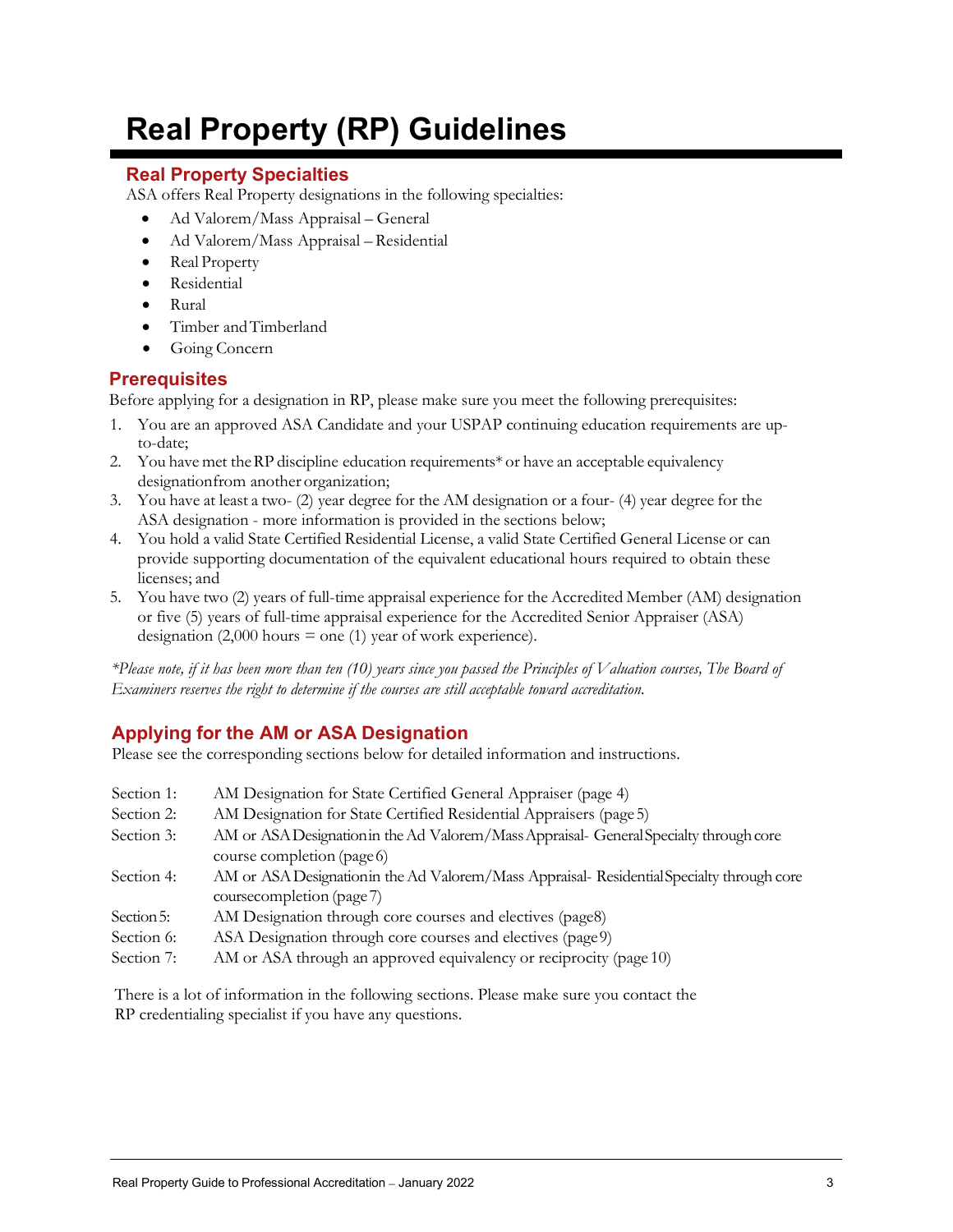# **Section 1: AM Designation Application Process for State Certified General Appraisers\***

If you have a current State Certified General License, please follow the instructions below. Note: the specialty exam is optional for those applying for the AM designation.

- 1. Complete the online accreditation application;
- 2. Pay the online accreditation fee;
- 3. Online Upload: Provide a valid copy of your State Certified GeneralLicense;
- 4. Online Upload: Provide proof of two (2) years of full-time appraisal experience all experience being used toward this requirement must have been obtained after January 30, 1989. Examples of appraisal experience logs may be found on pages 16-17; and
- 5. Online Upload: Submit two (2) market value reports (may be expanded form style appraisal reports) considering all three (3) approaches to value performed within the last two (2) years (this refers to the report submission date, not the valuation date). These must be actual reports that were done for clients within your chosen specialty; however, if a candidate for designation is employed by a government agency or entity, they may provide demonstration reports in lieu of actual reports. Report checklists are notrequired for Real Property appraisal reports.

**\*Individuals can advance to ASA using their State Certified General License and by meeting the 390 hour education requirement (found under Section 6 on page 9); passing the specialty exam; and submitting an experience log demonstrating five (5) years of full-time experience. Note: State Certified appraisers who received their state certification after January 1, 2008, may waive the specialty exam.**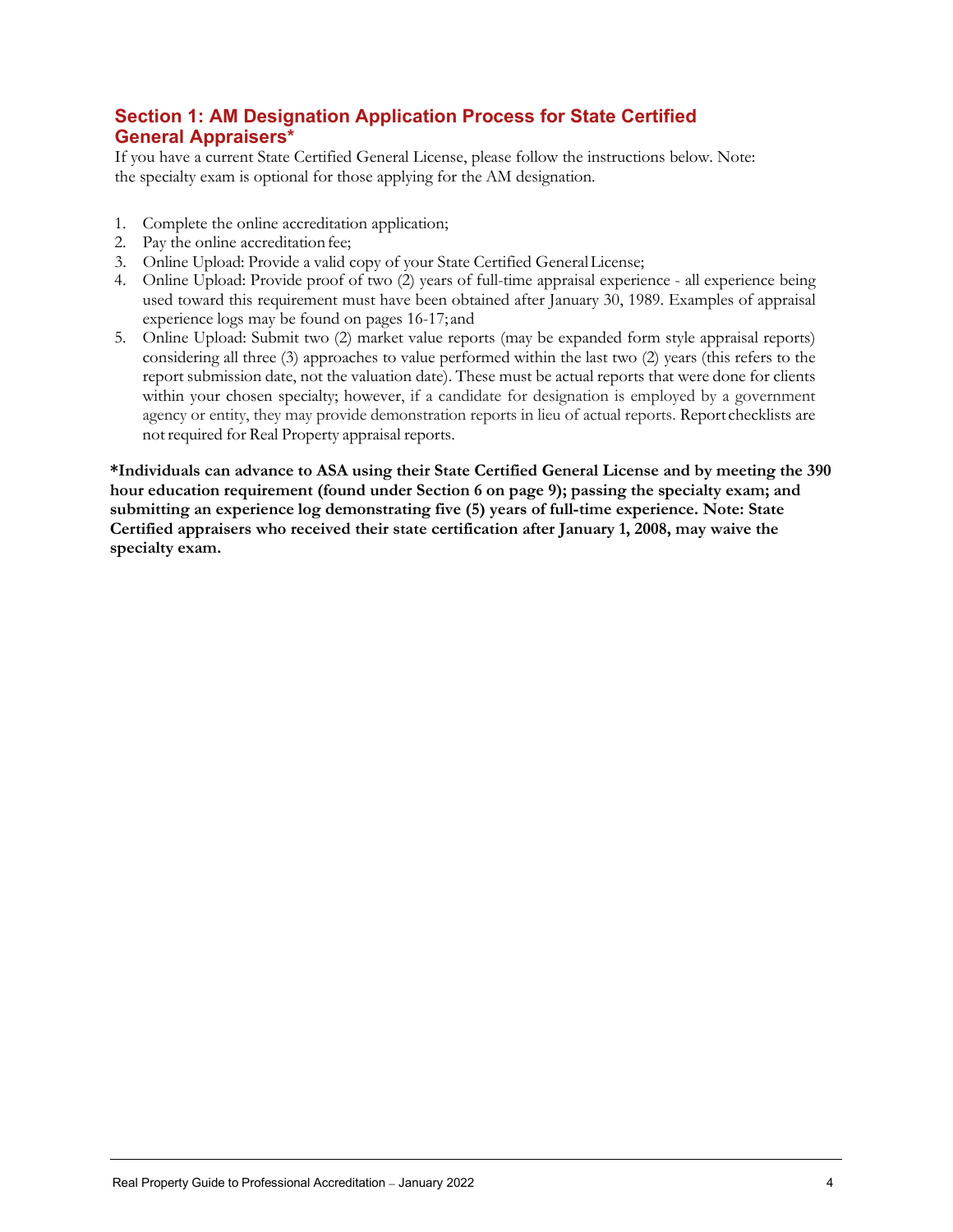# **Section 2: AM Designation Application Process for State Certified Residential Appraisers\***

If you have a current State Certified Residential License, please follow the instructions below. Note, the specialty exam is optional for those applying for the AM designation.

- 1. Complete the online accreditation application;
- 2. Pay the online accreditation fee;
- 3. Online Upload: Provide a valid copy of your State Certified ResidentialLicense;
- 4. Online Upload: Provide proof of two (2) years of full-time appraisal experience all experience being used toward this requirement must have been obtained after January 30, 1989. Examples of appraisal experience logs may be found on pages 16-17; and
- 5. Online Upload: Submit two (2) market value reports (may be expanded form style appraisal reports) considering all three (3) approaches to value performed within the last two (2) years (this refers to the report submission date, not the valuation date). These must be actual reports that were done for clients within your chosen specialty; however, if a candidate for designation is employed by a government agency or entity, they may provide demonstration reports in lieu of actual reports. Report checklists are not required for Real Property appraisalreports.

**\*Individuals can advance to ASA using their State Certified Residential License by meeting the 390 hour education requirement (found under Section 6 on page 9); passing the specialty exam; and submitting an experience log demonstrating five (5) years of full-time experience. Note: State Certified appraisers who received their state certification after January 1, 2008, may waive the specialty exam.**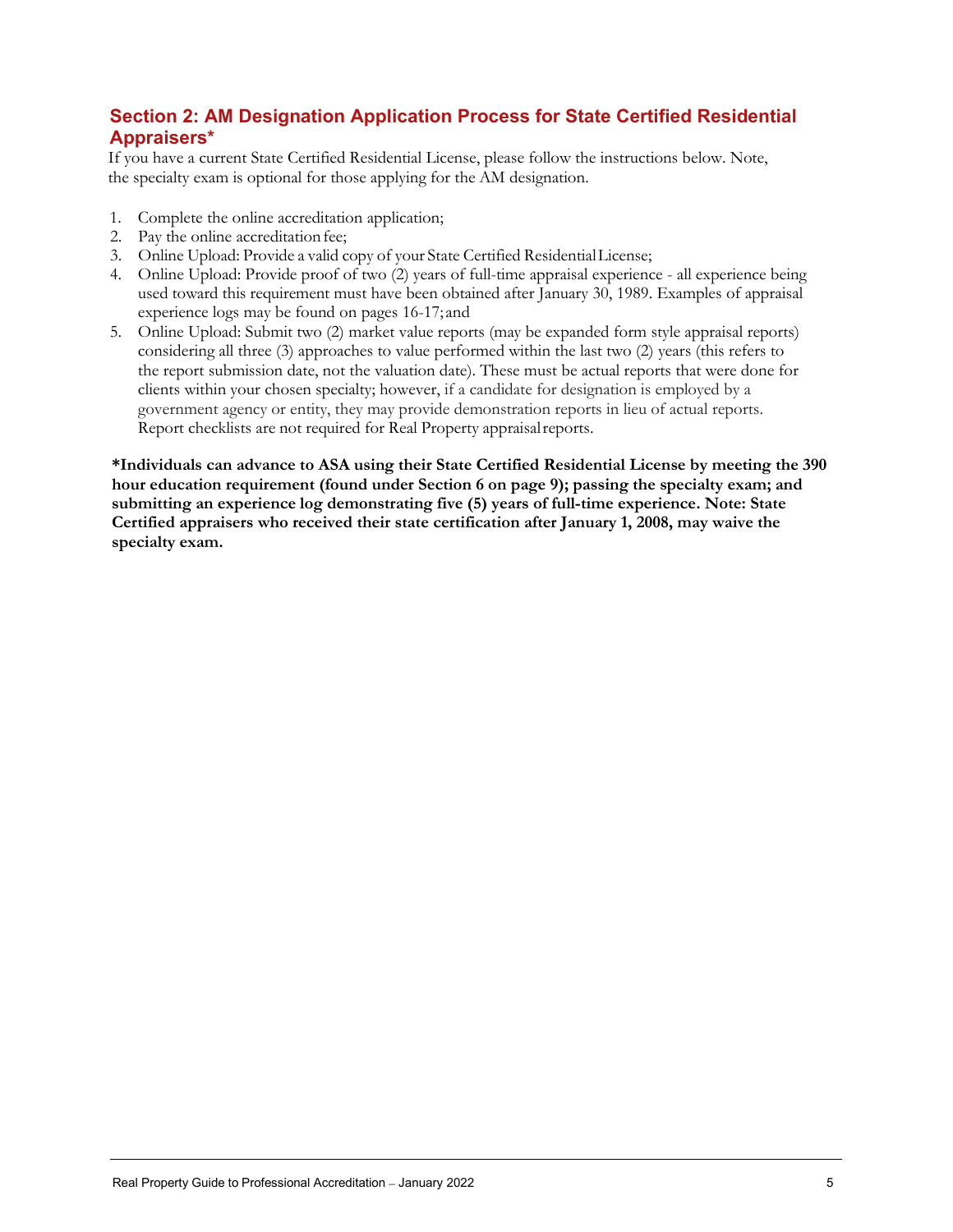### **Section 3: AM or ASA Designation in Ad Valorem/Mass Appraisal - General Specialty Through Core Course Completion**

To obtain the AM or ASA designation in the Ad Valorem/Mass Appraisal – General Specialty, please follow the instructions below.

- 1. Complete the online accreditation application;
- 2. Pay the online accreditation fee;
- 3. Online Upload: Provide proof of completion of the following educational courses or their equivalents:
	- Basic Appraisal Principals and Procedures 30hours
	- 15-hour National USPAP 15 hours
	- Income Approach to Valuation 30 hours
	- Asset Administration or Government Budget/Management 30 hours
	- Advanced Income Approach to Valuation (Income Approach II) 30hours
	- Valuation Modeling 30 hours
	- Statistics in Assessment/Appraisal 15hours
	- Narrative Report Writing 15 hours
	- Public Speaking 15hours
	- Computer Use or Financial Calculator –15hours
- 4. Online Upload: Provide proof of two (2) years of full-time appraisal experience or five (5) years of full-time appraisal experience in property assessment with emphasis (or 75% of time) involving commercial/industrial properties for the AM and ASA designations respectively. All experience being used toward this requirement must have been obtained after January 30, 1989. Examples of appraisal experience logs may be found on pages16-17;
- 5. Online Upload: Provide proof of higher education (copy of degree/transcript). Candidates seeking the AM designation must hold at least a two-year degree or higher in any field of study from an accredited college or university. Candidates seeking the ASA designation must hold a four-year degree in any field of study from an accredited college oruniversity;
- 6. Online Upload: Submit two (2) appraisal reports; one utilizing residential real property and one utilizing commercial/industrial real property. The residential report can be an enhanced form report; however, this report must demonstrate all forms of depreciation, including functional and external obsolescence. All approaches to value must be developed.
	- The Residential project may consist of one of the following:
		- a. An appraisal report using all recognized approaches to value on an improved single-family residence,or
		- b. An appraisal report on the computer assisted valuation of a group of improved residentialproperties.
	- The Commercial/Industrial project may consist of one of the following:
		- a. A real property appraisal report using all recognized approaches to value on a commercial/industrial improved property, or
		- b. An appraisal report on the computer assisted valuation of a group of improved commercial/industrialproperties.
- 7. Pass the comprehensive specialty examination. This exam may only be taken AFTER all education and project requirements have been satisfactorily completed. If you do not pass the comprehensive specialty examination, you will be permitted to retake the exam after thirty (30) days.

Please note: State Certified General or Residential Appraisers who received their state certification after January 1, 2008, may use the certification to waive the specialty exam. If you took the residential specialty exam when applying for an AM designation, you will only be required pass to the second half of the general specialty exam when applying for the ASA designation in Ad Valorem/Mass Appraisal – General.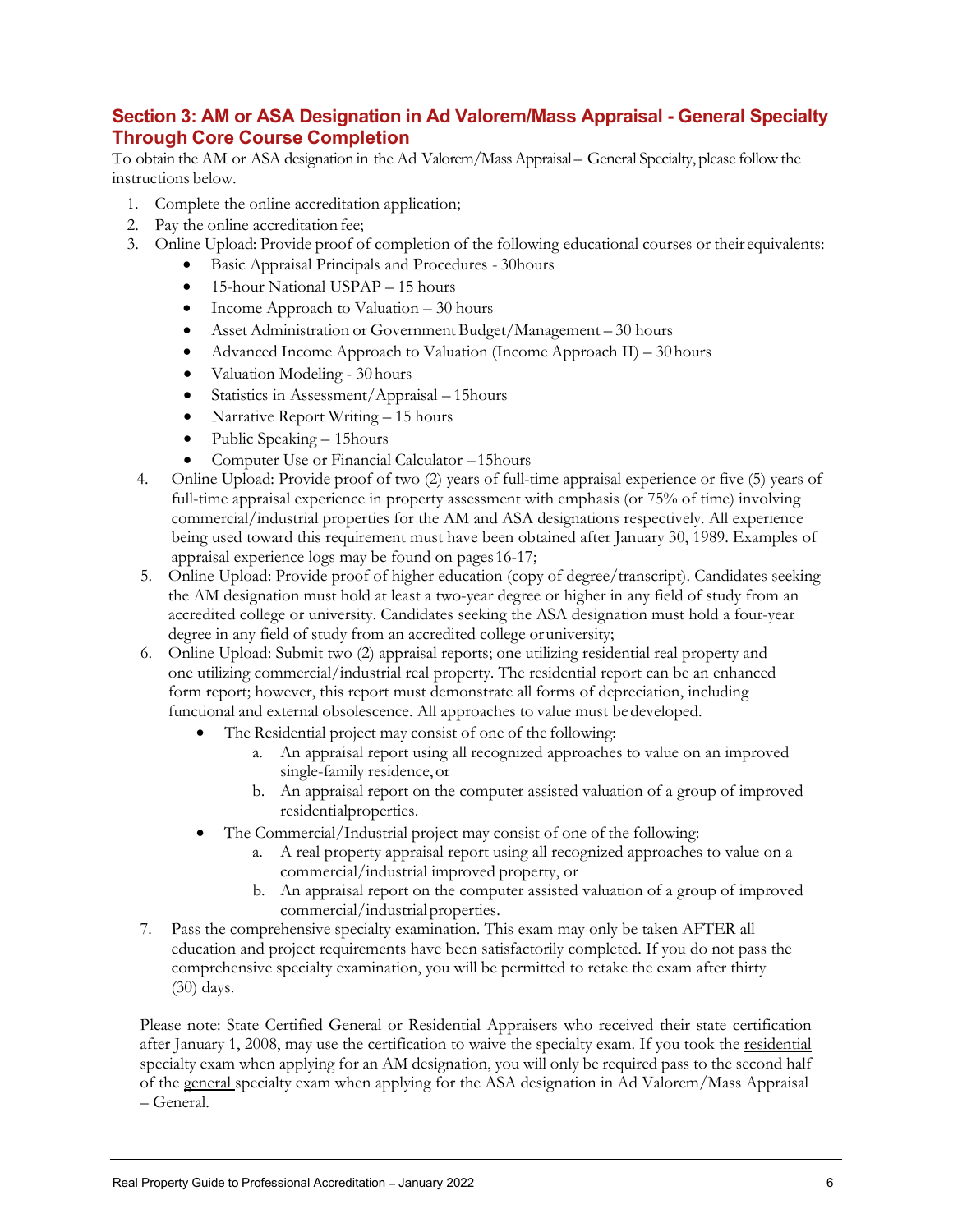### **Section 4: AM or ASA Designation in Ad Valorem/Mass Appraisal - Residential Specialty Through Core Course Completion**

To obtain the AM or ASA designation in the Ad Valorem/Mass Appraisal – Residential Specialty, please follow the instructions below.

- 1. Complete the online accreditation application;
- 2. Pay the online accreditation fee;
- 3. Online Upload: Provide proof of completion of the following educational courses or their equivalents:
	- Basic Appraisal Principals and Procedures 30hours
	- 15-hour National USPAP 15hours
	- Valuation Modeling 30 hours
	- Statistics in Assessment/Appraisal 15hours
	- Narrative Report Writing 15 hours
	- Public Speaking 15 hours
	- Computer Use or Financial Calculator 15 hours
- 4. Online Upload: Provide proof of two (2) years of full-time appraisal experience or five (5) years of full-time appraisal experience in property assessment with emphasis (or 75% of time) involving residential properties for the AM and ASA designations respectively. All experience being used toward this requirement must have been obtained after January 30, 1989. Examples of appraisal experience logs may be found on pages 16-17;
- 5. Online Upload: Provide proof of higher education (copy of degree/transcript). Candidates seeking the AM designation must hold at least a two-year degree or higher in any field of study from an accredited college or university. Candidates seeking the ASA designation must hold a two-year degree or higher in any field of study from an accredited college or university;
- 6. Online Upload: Submit one (1) residential project utilizing an improved single-property demonstrating all forms of depreciation, including functional and external obsolescence;
	- The Residential project may consist of one of the following:
		- a. An appraisal report using all recognized approaches to value on an improved singlefamily residence or;
		- b. An appraisal report on the computer assisted valuation of a group of improved residential properties.
- 7. Pass the four- (4) hour specialty examination\*. This exam may only be taken  $\triangle$ FTER all education and project requirements have been satisfactorily completed. If you do not pass the specialty examination, you may retake the exam after thirty (30) days.

**\*State Certified General or Residential Appraisers who received their state certification after January 1, 2008, may use the certification to waive the specialty exam.**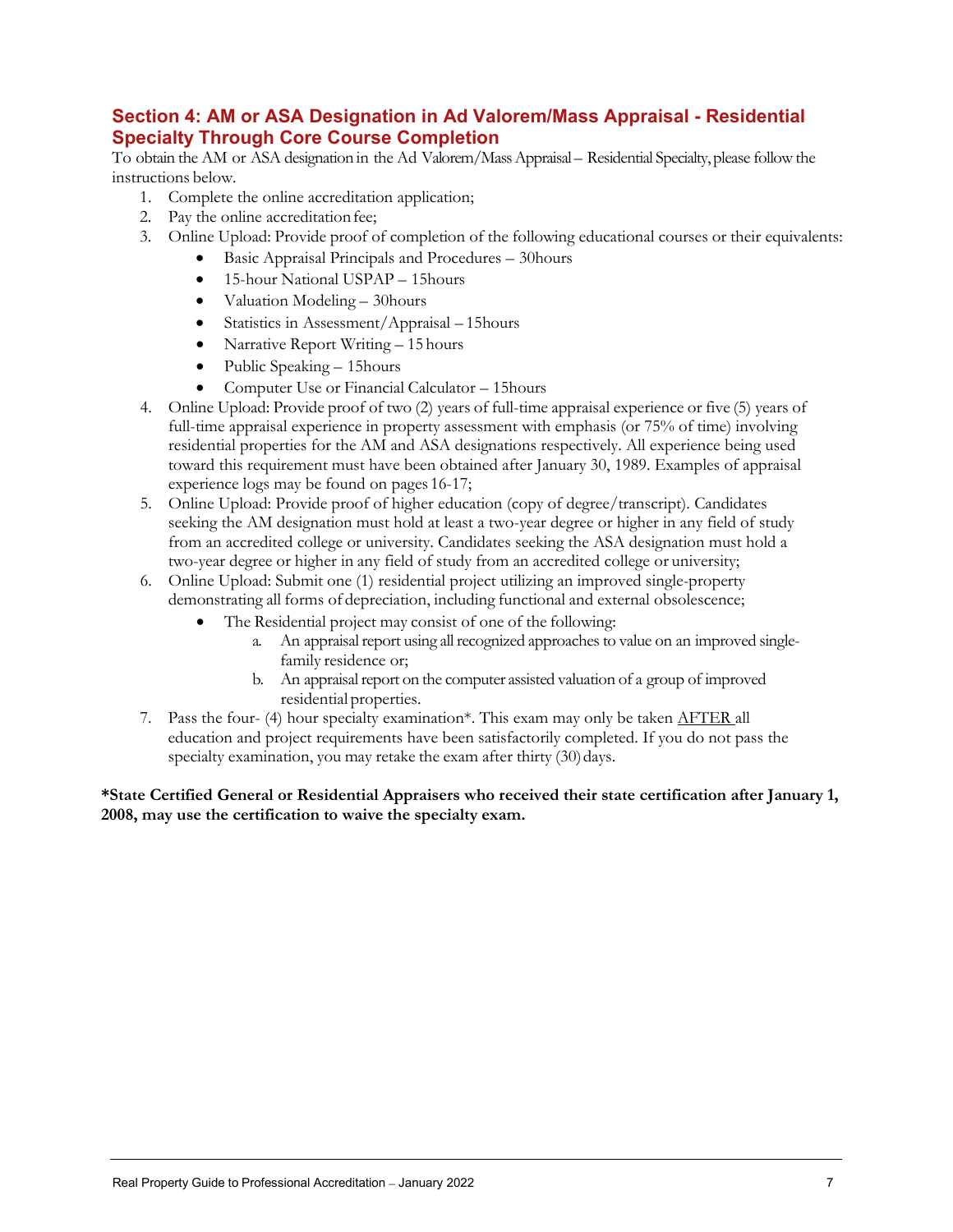# **Section 5: AM Designation Through Core Courses and Electives**

To obtain the AM designation by taking core courses and electives, please follow the instructions below.

- 1. Complete the online accreditation application
- 2. Pay the online accreditation application fee;
- 3. Online Upload: Provide proof of completion of the following core courses (totaling 90hours)
	- Basic Appraisal Requirements 30hours
	- Basic Appraisal Procedures 30 hours
	- Statistics Modeling and Finance 15 hours
	- USPAP 15hours
- 4. Online Upload: Provide proof of completion of an additional ninety (90) hours of course work in your applicable specialty plus an additional twenty (20) hours of elective qualifying education courses. The courses need to be approved by a State Board of Certified Real Estate Appraisers and be in accordance with AQB requirements;
- 5. Online Upload: Provide proof of college level education (college degree/transcript). Candidates seeking an AM designation must hold at least an Associate Degree or higher in any field of study from an accredited college or university;
- 6. Online Upload: Provide proof of two (2) years of full-time appraisal experience. All experience being used toward this requirement must have been obtained after January 30, 1989. Examples of appraisal experience logs may be found on pages16-17;
- 7. Online Upload: Submit two (2) narrative-style, market value appraisal reports considering the three (3) approaches to value performed in the last two (2) years. This refers to the report submission date, not the valuation date. These reports must be actual reports that were done for clients; however, if a candidate for designation is employed by a government agency or entity, they may provide demonstration reports in lieu of actual reports. No checklists are required for Real Property appraisal reports. (Note: All RP–Residential Candidates need to submit an appraisal of a single-family residential property as well as an appraisal of a two to four-unit residential property. Both can be in a form style report, such as the Federal National Mortgage Association (FNMA) form or similar, with necessary supplemental data, OR the Candidate can submit a short narrative style report); and
- 8. Pass the specialty exam\*.

**\*State Certified General or Residential Appraisers who received their state certification after January 1, 2008, may use the certification to waive the specialty exam.**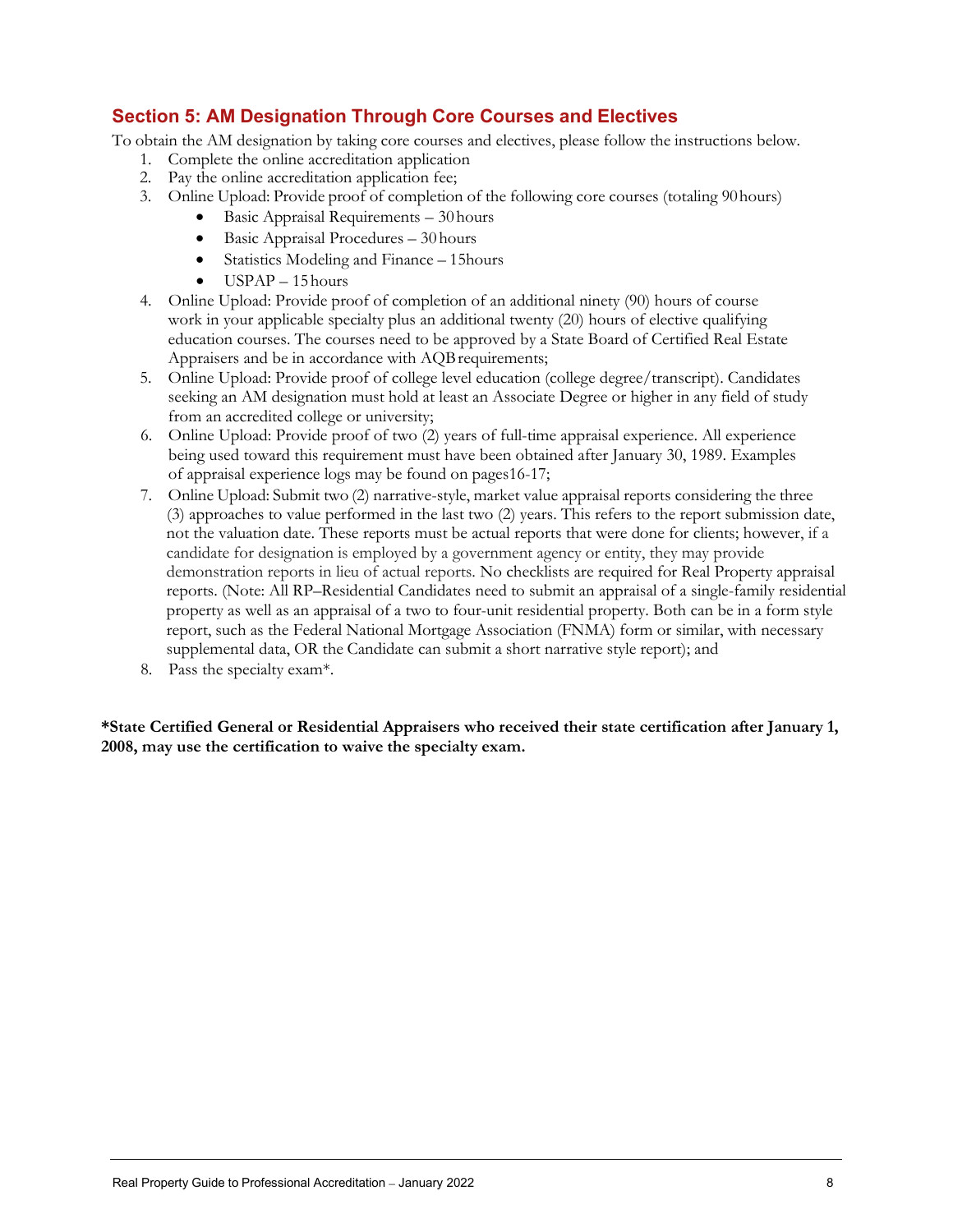#### **Section 6: ASA Designation Through Core Courses and Electives**

To obtain the ASA designation by taking core courses and electives, please follow the instructions below.

- 1. Complete the online accreditation application;
- 2. Pay the online accreditation application fee;
- 3. Online Upload: Provide proof of completion of the following core courses (totaling 270hours) \*
	- Basic Appraisal Requirements 30hours
	- Basic Appraisal Procedures 30hours
	- Statistics Modeling and Finance 15 hours
	- USPAP 15 hours
	- General Appraiser Market Analysis and Highest and Best Use 30 hours
	- General Appraiser Sales Comparison Approach 30hours
	- General Appraiser Site Valuation and Cost Approach 30hours
	- Introduction to General Appraiser Income Approach 30 hours
	- Advanced General Appraiser Income Approach 30hours
	- General Appraiser Report Writing and Case Studies 30 hours
- 4. Online Upload: Provide proof of completion of an additional one hundred and twenty (120) hours of elective qualifying education courses. The courses need to be approved by a State Board of Certified Real Estate Appraisers and be in accordance with AQBrequirements. \*
- 5. Online Upload: Provide proof of college level education (copy of degree/transcript). Candidates seeking an ASA designation must hold a bachelor's degree or higher in any field of study from an accredited college oruniversity;
- 6. Online Upload: Provide proof of five (5) years of full-time appraisal experience. All experience being used toward this requirement must have been obtained after January 30, 1989. Examples of appraisal experience logs may be found on pages16-17;

Online upload: Submit two (2) narrative-style, market value appraisal reports considering three (3) approaches to value performed in the last two (2) years. This refers to the report submission date, not the valuation date. These reports must be actual reports that were done for clients; however, if a candidate for designation is employed by a government agency or entity, they may provide demonstration reports in lieu of actual reports. No checklists are required for Real Property appraisal reports. Please Note: All RP–Residential Candidates need to submit an appraisal of a single-family residential property as well as an appraisal of a two to four-unit residential property. Both can be in a form style report, such as the Federal National Mortgage Association (FNMA) form or similar, with necessary supplemental data, OR the Candidate can submit a short narrative style report);and

7. Pass the specialty exam.\*\*

#### **\* Candidates who are a State Certified General or Residential Appraiser will receive 200 hours towards this requirement if they received their license before 2008 and 300 hours towards this requirement if they received it in 2008 or later.**

**\*\*State Certified General or Residential Appraisers who received their state certification after January 1, 2008, may use the certification to waive the specialty exam.**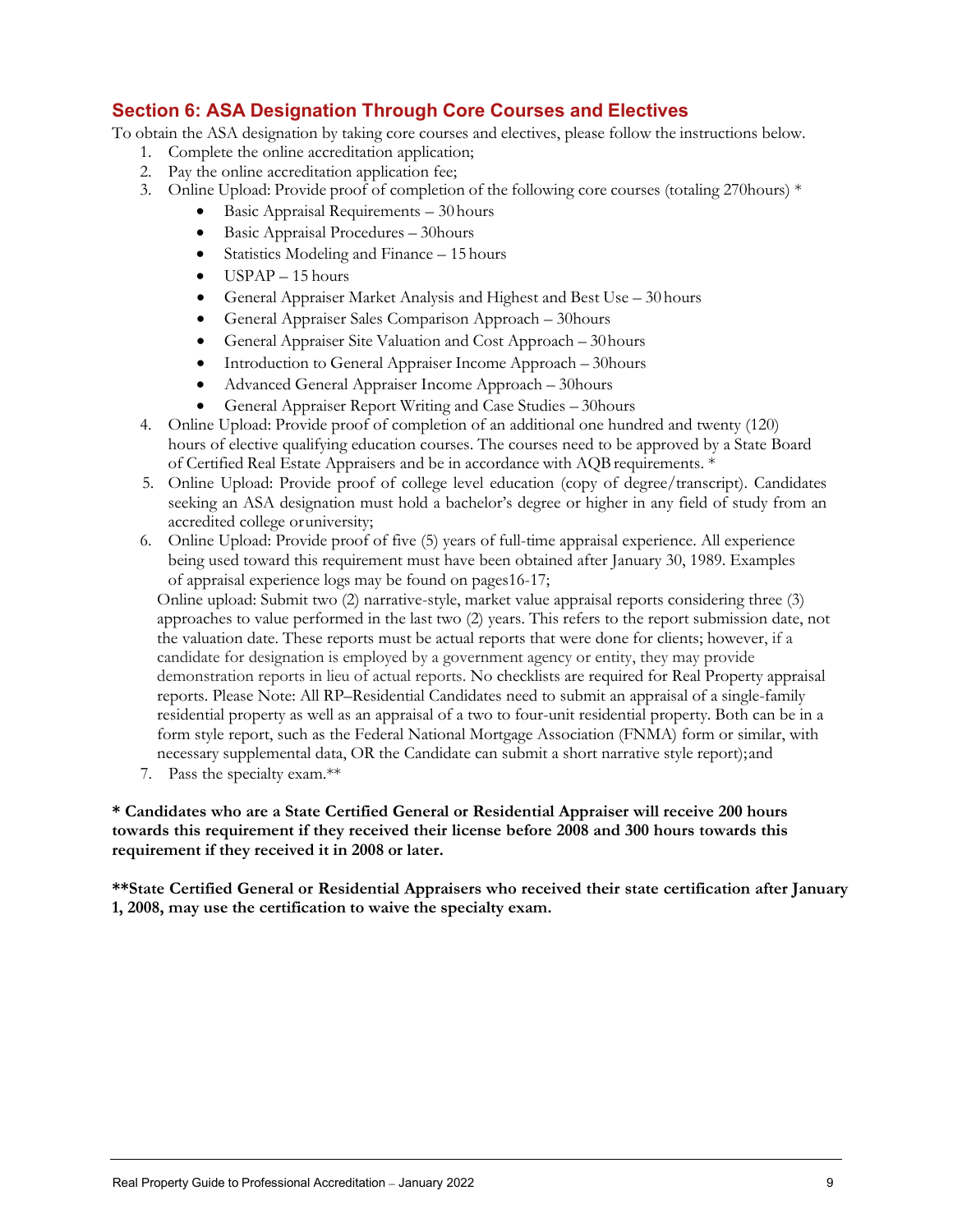# **Section 7: Obtaining a Designation Through an Approved Equivalency or Reciprocity**

#### **Equivalency**

To obtain an AM or ASA designation through an approved equivalency or reciprocity, the following prerequisites need to be met:

- 1. Verification you are an approved ASA Candidate and that your USPAP continuing education requirements are up-to-date; and
- 2. Referring to the equivalency table below ASA will accept the designations listed in the table on page 11 in lieu of certain accreditation requirements. Please be sure you meet all listed requirements and have all necessary documentation.
- 3. Candidates may apply online and upload all supporting documentation along with a copy of their equivalent designation for review by the ASA Board of Examiners.

#### **Reciprocity**

ASA offers full reciprocity with the following:

#### **Massachusetts Board of Real Estate Appraisers (MBREA)**

Those holding the "RA" or "MRA" designation with MBREA and are state certified are eligible for an "AM" or "ASA" designation after completing ASA's membership requirements (proof of five (5) years of full-time appraisal experience may also be required for the ASA designation). MBREA extends a similar reciprocity to ASA members wishing to obtain their designations. Please see the table on pages 11 and 12 for more information.

#### **Canadian National Association of Real Estate Appraisers (CNAREA)**

Those holding the "DAR" or "DAC" designation with CNAREA are eligible to receive an "AM" or "ASA" designation after completing ASA's membership requirements. CNAREA extends a similar reciprocity to ASA members wishing to obtain their designations. Please see the table on pages 11 and 12 for more information.

Please note: the equivalency or reciprocity program does not provide for an "instant" designation. All Candidates go through ASA's membership and accreditation approval process. After completing the membership process, Candidates may apply for a designation online and upload a copy of their reciprocal designation for review by the ASA Board of Examiners.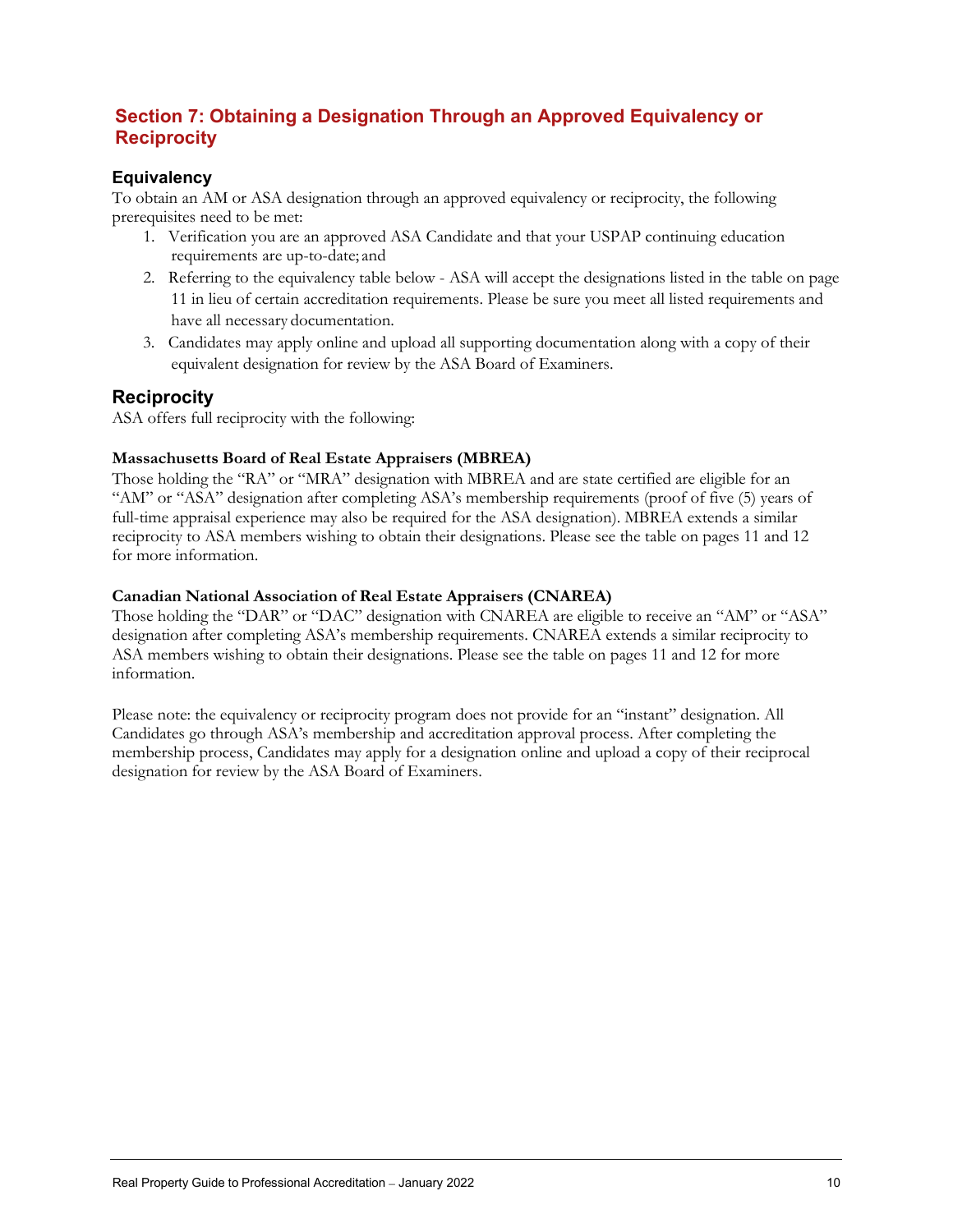| CHART OF DESIGNATIONS AND EQUIVALENCIES FOR COMPEER ORGANIZATIONS |                         |                           |                  |                |                            |              |                                             |                                                                                                                                                                                                                                                                                                                                                                   |  |
|-------------------------------------------------------------------|-------------------------|---------------------------|------------------|----------------|----------------------------|--------------|---------------------------------------------|-------------------------------------------------------------------------------------------------------------------------------------------------------------------------------------------------------------------------------------------------------------------------------------------------------------------------------------------------------------------|--|
| ORG./<br><b>DESIGNATION</b>                                       | <b>ED</b><br><b>HRS</b> | <b>EXPERIENCE</b>         | <b>EDUCATION</b> | <b>REPORTS</b> | <b>SPEC</b><br><b>EXAM</b> | <b>OTHER</b> | <b>EQUIVALENT</b>                           | <b>BRIDGE/NOTES</b>                                                                                                                                                                                                                                                                                                                                               |  |
| AM                                                                | 200                     | 2 yrs                     | 2 yrs college    | $\overline{2}$ | Yes                        |              |                                             |                                                                                                                                                                                                                                                                                                                                                                   |  |
| AM                                                                | 200                     | 2 yrs                     | 2 yrs college    | $\overline{2}$ | No                         |              |                                             | State certified license required                                                                                                                                                                                                                                                                                                                                  |  |
| <b>ASA</b>                                                        | 390                     | 5 yrs                     | 4 yrs college    | $\overline{2}$ | Yes                        |              |                                             |                                                                                                                                                                                                                                                                                                                                                                   |  |
| <b>IAAO/RES</b>                                                   | 135                     | 3 yrs                     | High school      | $\mathbf{1}$   | <b>No</b>                  |              | AM if $\Rightarrow$                         | + 65 ed hrs + 2 yrs college + 1 report                                                                                                                                                                                                                                                                                                                            |  |
| <b>IAAO/CAE</b>                                                   | 165                     | 5 yrs                     | High school      | $\overline{2}$ | No                         |              | ASA if $\Rightarrow$                        | + 225 ed hrs + 4 yrs college + Spec Exam                                                                                                                                                                                                                                                                                                                          |  |
| <b>ASFMRA/ARA</b>                                                 | 419                     | 5 yrs                     | 4 yrs college    | $\mathbf{1}$   | Yes                        |              | ASA - Rural                                 |                                                                                                                                                                                                                                                                                                                                                                   |  |
| <b>ASFMRA/RPRA</b>                                                | 480                     | 5 yrs (incl 1 yr<br>rev.) | 4 yrs college    | 1 review       | Yes                        |              | ASA - Rural                                 |                                                                                                                                                                                                                                                                                                                                                                   |  |
| AI/SRA (RM)                                                       |                         |                           |                  |                |                            |              | $ASA -$<br>Residential (see<br>$notes) < -$ | Those holding the "SRA" designation may submit a copy<br>of their state license, and their valid SRA certificate to<br>waive application requirements (proof of education,<br>college degree, appraisal experience log, appraisal<br>report requirements). (1)<br>Note: USPAP requirement can be met by simply supplying a<br>copy of your valid state RP license |  |
| AI/MAI (SRPA)*                                                    | 401                     | 4500 hrs/3 yrs            | 4 yrs college    | 1 demo/alt     | Yes                        |              | ASA - Real<br>Property if ->                | + 1 report (2) (3)                                                                                                                                                                                                                                                                                                                                                |  |
| <b>MBREA/RA</b>                                                   |                         |                           |                  |                |                            |              | AM - Residential<br>Full Reciprocity->      | Those holding the "RA" designation may submit a<br>copy of their valid RA certificate to waive the<br>application requirements.<br>Full reciprocity is also offered to ASA members<br>joining MBREA.                                                                                                                                                              |  |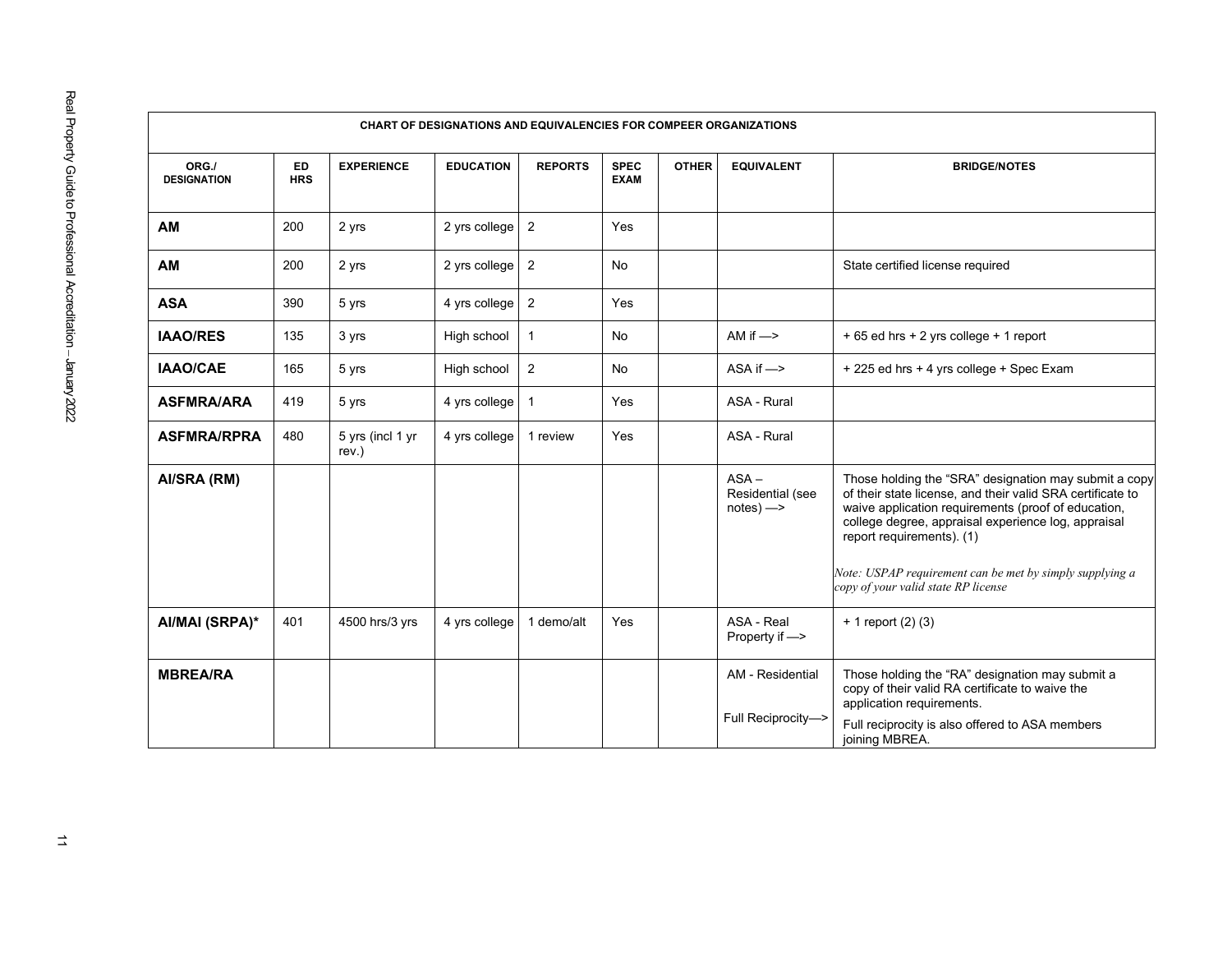**CHART OF DESIGNATIONS AND EQUIVALENCIES FOR COMPEER ORGANIZATIONS (Continued**)

| <b>MBREA/MRA</b>   |                                                                                                                                                                                                                                                                                                                                                                                                                                                                                                                                                                                                                                                                                                                                                                                                                                                                                                                    |  |  |  |  |  | ASA - Residential<br>Full Reciprocity->          | Those holding the "MRA" designation may submit<br>a copy of their valid MRA certificate to waive the<br>application requirements.<br>Full reciprocity is also offered to ASA members<br>joining MBREA                                                          |
|--------------------|--------------------------------------------------------------------------------------------------------------------------------------------------------------------------------------------------------------------------------------------------------------------------------------------------------------------------------------------------------------------------------------------------------------------------------------------------------------------------------------------------------------------------------------------------------------------------------------------------------------------------------------------------------------------------------------------------------------------------------------------------------------------------------------------------------------------------------------------------------------------------------------------------------------------|--|--|--|--|--|--------------------------------------------------|----------------------------------------------------------------------------------------------------------------------------------------------------------------------------------------------------------------------------------------------------------------|
| <b>CNAREA/DAC</b>  |                                                                                                                                                                                                                                                                                                                                                                                                                                                                                                                                                                                                                                                                                                                                                                                                                                                                                                                    |  |  |  |  |  | ASA - Real<br>Property<br>Full Reciprocity->     | Those holding the "DAC" designation may submit<br>a copy of their valid DAC certificate to waive the<br>application requirements.<br>Full reciprocity is also offered to ASA members<br>joining CNAREA.                                                        |
| <b>CNAREA/DAR*</b> |                                                                                                                                                                                                                                                                                                                                                                                                                                                                                                                                                                                                                                                                                                                                                                                                                                                                                                                    |  |  |  |  |  | AM or ASA -<br>Residential<br>Full Reciprocity-> | Those holding the "DAR" designation may submit<br>a copy of their valid DAR certificate to waive the<br>application requirements toward the AM or ASA<br>RP/Residential designation. (4)<br>Full reciprocity is also offered to ASA members<br>joining CNAREA. |
| *NOTES:            | 1) The RM designation is no longer conferred by AI, but those who retain it are equivalent to SRA in the AI.<br>2) The SRPA designation is no longer conferred by AI, but those who retain it are at least equivalent to MAI in the AI (SRPAs were conferred MAI).<br>3) If an individual designated MAI (SRPA) had submitted the optional three reports for their designation, the ASA report requirement is waived.<br>4) If an individual possesses the DAR designation with at least two (2) years of full-time experience, they are eligible to receive the AM with a residential specialty. If an<br>individual possesses the DAR designation with at least five (5) years of full-time experience, they are eligible to receive the ASA with a residential specialty.<br>Please note: All Candidates go through ASA's membership and accreditation approval process, which includes the USPAP requirements. |  |  |  |  |  |                                                  |                                                                                                                                                                                                                                                                |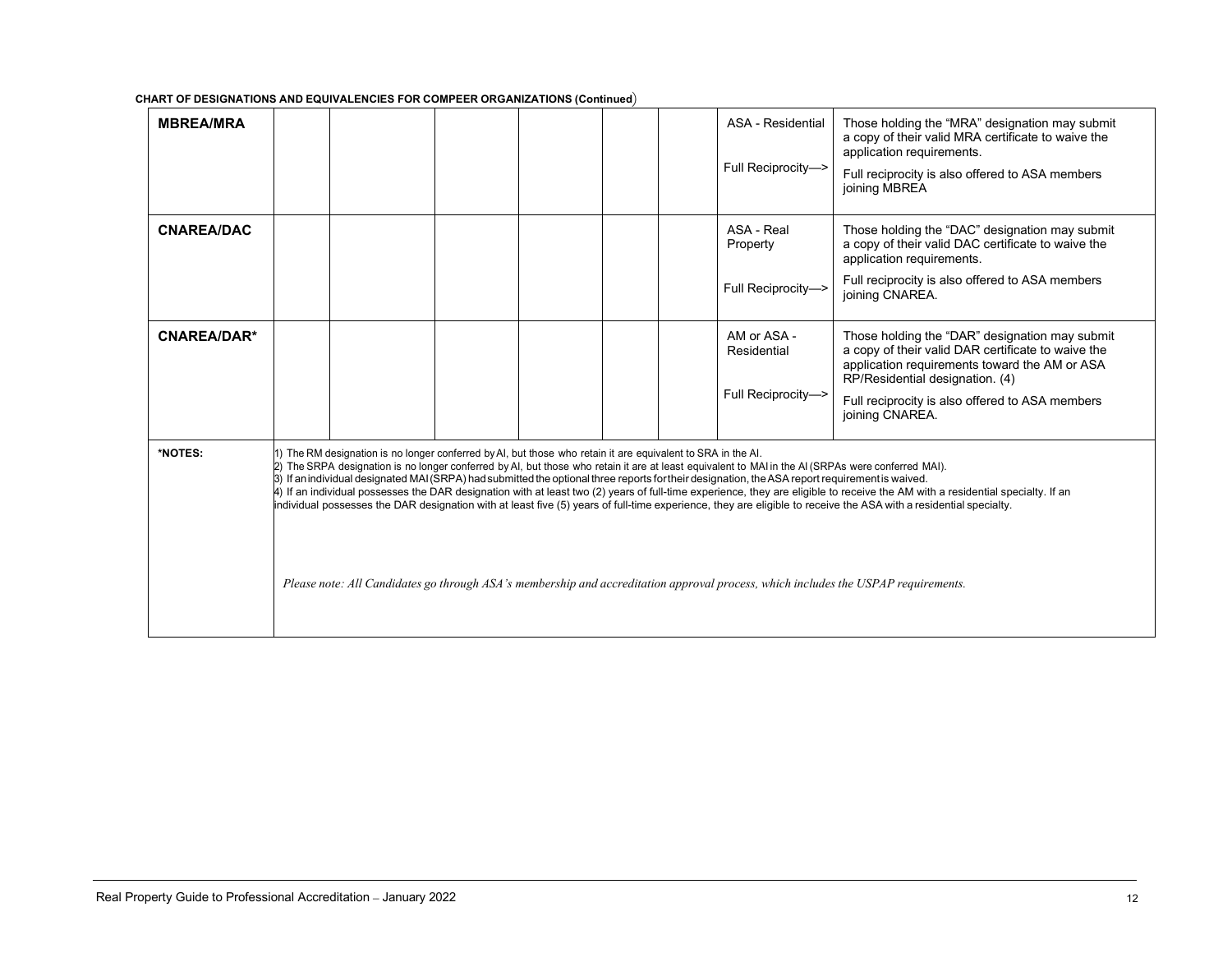# <span id="page-13-0"></span>**Real Property Going Concern (GC) Specialty**

# **About the ASA-Real Property – Going Concern (GC) Specialty**

ASA is now offering the profession's only specialty designation in Going Concern Valuation. This specialty is designed for those appraisers who value complex commercial real estate with a business component, such as car washes, fueling stations/c-stores and lodging properties on a regular basis. Appraisers in this specialty have the knowledge and understanding of when (and when not) to properly allocate/segregate the value components as required by lending institutions, and the ability to analyze their effect on value as required by USPAP.

# **Applying for the ASA-Real Property – Going Concern Specialty**

Before applying online, please be sure you meet the following pre-requisites:

- 1. Confirm you hold the Accredited Senior Appraiser (ASA) inReal Property and that you are a member in good standing
- 2. Must have a minimum of one (1) year experience in the Going Concern Specialty
- 3. Pass the following education requirements:
	- a. RP401, Allocating Components in Going Concerns Appraisals
	- b. RP400, Going Concerns Appraisals Case Studies
- 4. Complete the ASA online application for the Going Concern Specialty
- 5. Pay any online application fees
- 6. Online Upload: Upload one (1) going concern-related actual report for review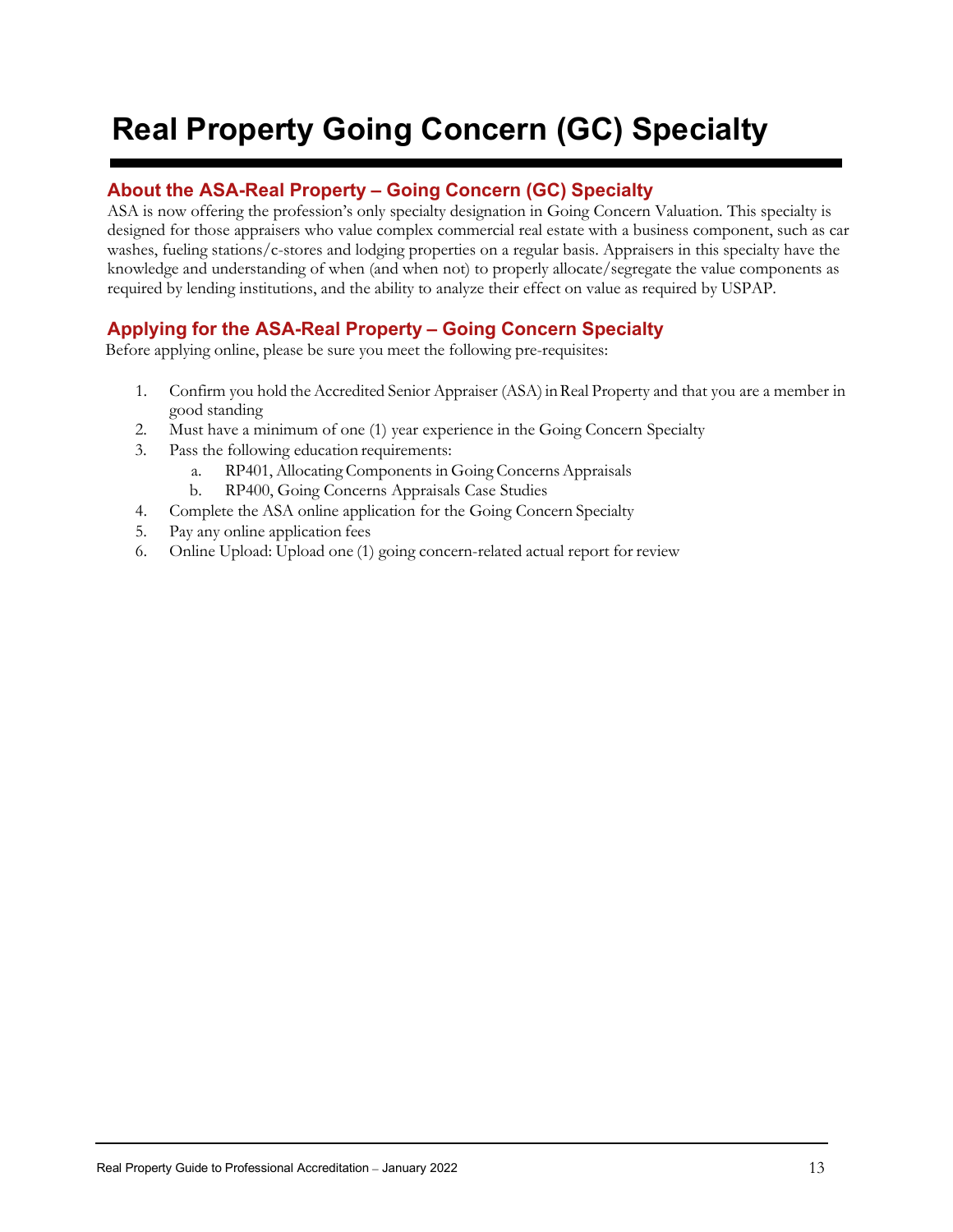# <span id="page-14-0"></span>**Experience Attestation Form for Real Property Going Concern (GC) Specialty**

Please attest to the minimum required experience by signing and uploading this form during the online application process.

I hereby attest that I have at least the minimum required one (1) year appraisal experience in the Going Concern Specialty.

Signature of Candidate Date Date

Print Name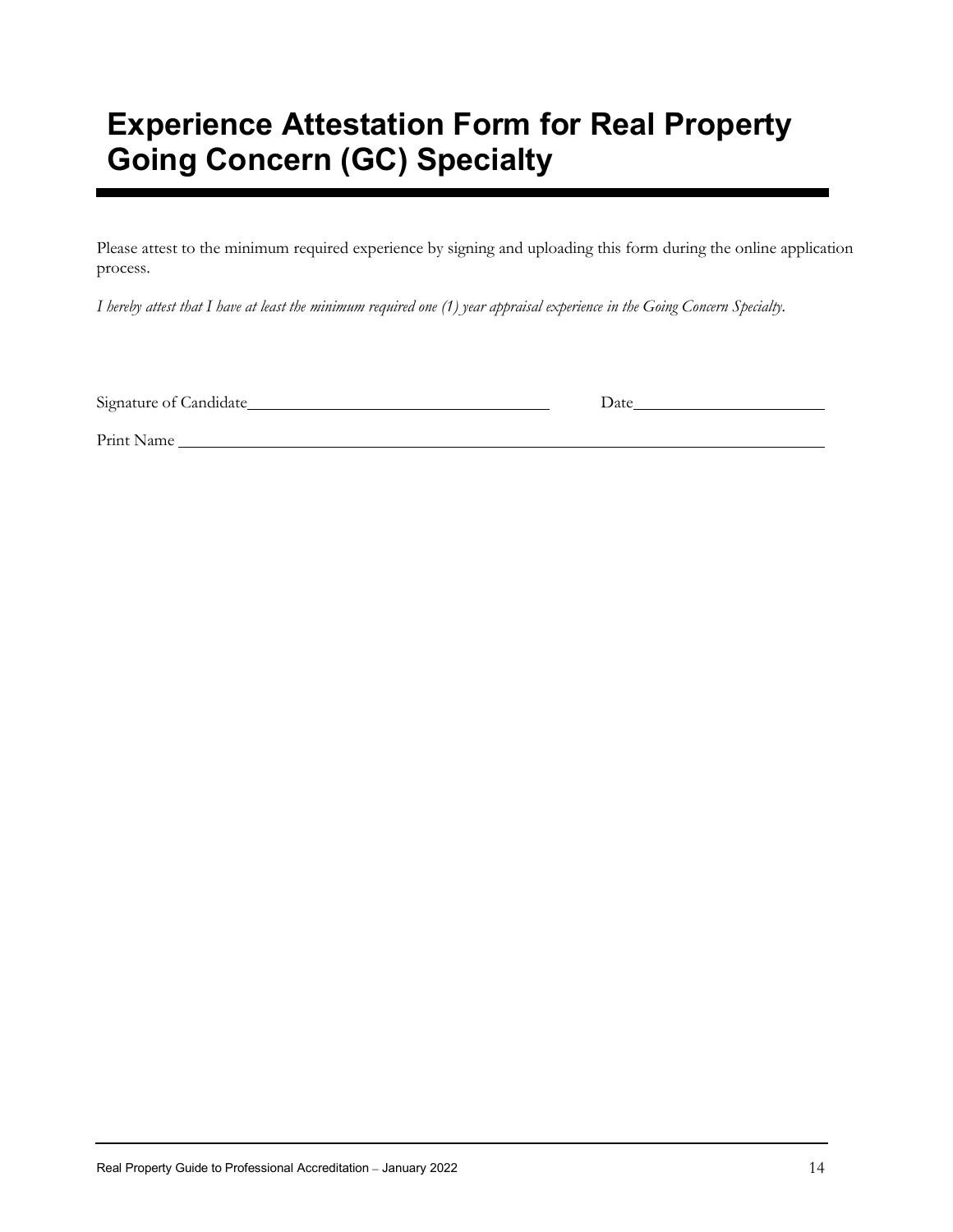# <span id="page-15-0"></span>**Appraisal Experience Requirements**

### **Definitions**

*Appraisal Practice*, as defined by ASA, encompasses estimating the value of property, forecasting the earning power of property, estimating the cost of property and determining non-monetary benefits or characteristics that contribute to value*. Appraising* means the preparation of formal written or verbal opinions of value. Pricing is not necessarily appraising.

#### **Full-Time-Equivalent Experience**

Appraisal experience is experience in the act or process of estimating value. ASA requires two (2) years of such experience on a full-time basis to achieve the AM designation and five (5) years to achieve the ASA designation. Therefore, an appraiser can fulfill the experience requirement for an AM designation in two (2) years and an ASA designation in five (5) years provided he or she appraises full-time. If the Candidate appraises 50% of the time in the course of his/her work, the full-time experience requirement would be fulfilled in four (4) years for the AM and ten (10) years for the ASA.

#### **Collateral Experience**

Collateral experience, by ASA definition, is not appraisal experience for purposes of meeting the two-year and five-year minimum experience requirements. Evaluation of comparable sales or determination of authenticity is frequently a necessity for the determination of value. When the purpose of that work is to determine value, it is part of appraisal experience. When it's not, the work is considered collateral experience. The determination of problems in a business, auditing the books of a corporation, authenticating an art object or determining its provenance may or may not be appraisal work. By themselves (i.e., not as a part of an appraisal/valuation assignment) these functions are not classified by ASA as appraisal experience. As noted in ASA's Code of Ethics, appraisal is the determination of value. Although collateral experience is extremely important to a professional, it does not qualify as full-time-equivalent appraisal experience and will not be credited as such by ASA.

The following are examples of collateral experience that are not considered appraisal experience by ASA:

- A fine art appraiser's experience in art restoration or the sale of estate items.
- A financial analyst's experience in determining whether an asset meets specified investment requirements.
- A lawyer's experience acting as a mediator on valuation issues.
- Time spent attending auctions.

#### **Understanding the Appraisal Experience Requirement**

When a Candidate fills out ASA's accreditation application, he or she should supply sufficient information to enable the International Board of Examiners to determine whether or not the Candidate meets ASA's experience requirements. It is the obligation of the Candidate to portray the actual, provable experience sufficiently well to allow examiners to quantify that experience in terms of months and years of full-time or full-time-equivalent experience. It should be noted that appraisal experience is specific, not generic. The experience must be relevant to the candidate's chosen specialty within the Real Property discipline.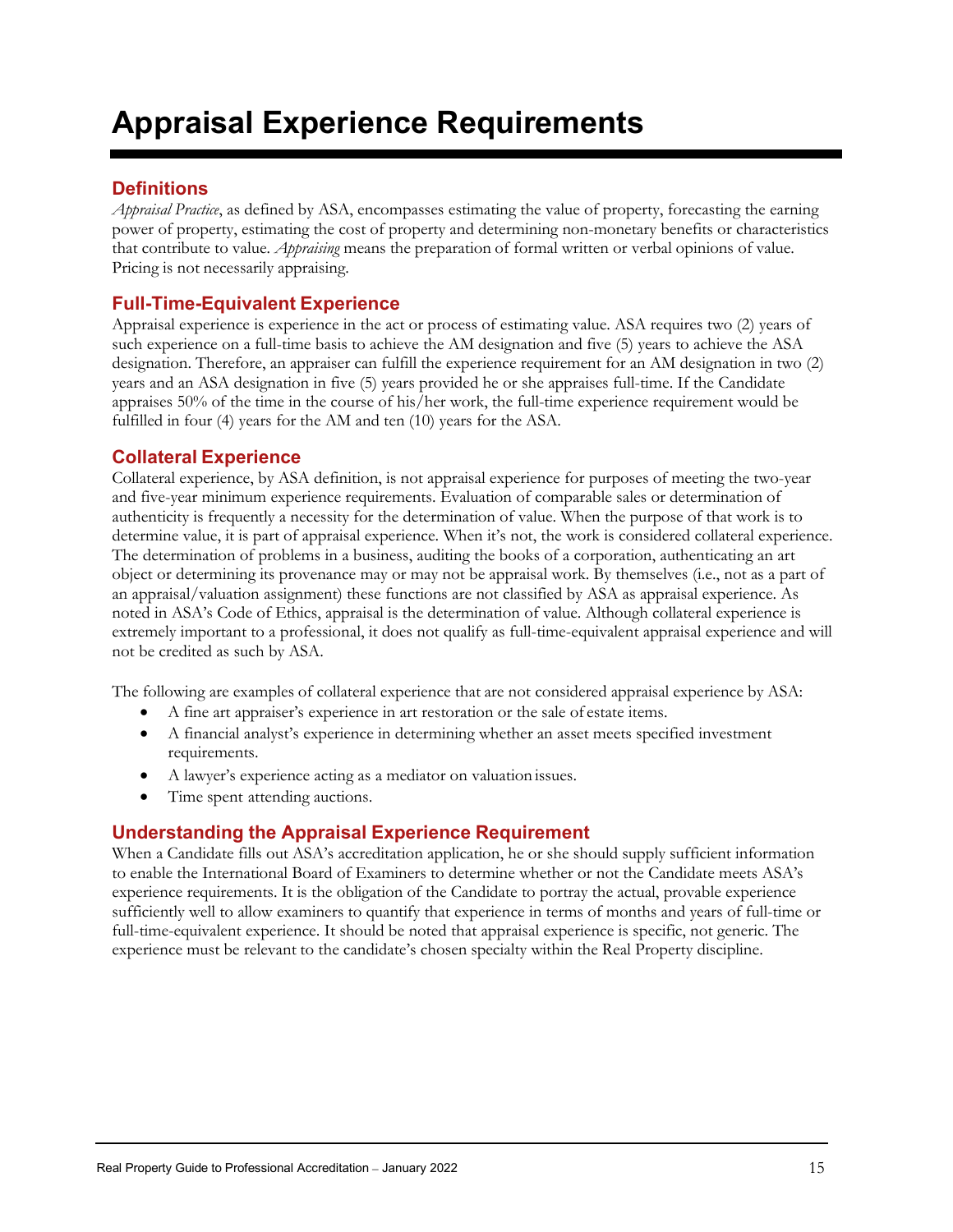# <span id="page-16-0"></span>**Preparing an Appraisal Experience Log**

Appraisal experience logs are common in the business world and are an excellent tool for all appraisers to keep track of their assignments. The sample log shown below is an example and the definitions may not apply to your type of appraisal assignment. In that case, you should develop a log of your own that better suits your needs. Any log will do as long as it is useful to you.

An appraisal experience log is helpful to the International Board of Examiners to verify your appraisal experience. It should cover a period of two (2) years or five (5) years, depending on whether you are applying for the AM or the ASA designation.

# **Appraisal Experience Log Sample 1**

| Appraisal Experience Log                                                                                                                                                                                                                                                                                                                                                                                       |          |                                     |         |                    |              |        |       |
|----------------------------------------------------------------------------------------------------------------------------------------------------------------------------------------------------------------------------------------------------------------------------------------------------------------------------------------------------------------------------------------------------------------|----------|-------------------------------------|---------|--------------------|--------------|--------|-------|
|                                                                                                                                                                                                                                                                                                                                                                                                                |          | Candidate's Name<br>Number of Pages |         |                    |              |        |       |
| Date<br>As                                                                                                                                                                                                                                                                                                                                                                                                     | Interest | <b>Property Type</b>                | Purpose | Assignment<br>Type | Intended Use | Report | Value |
|                                                                                                                                                                                                                                                                                                                                                                                                                |          |                                     |         |                    |              |        |       |
|                                                                                                                                                                                                                                                                                                                                                                                                                |          |                                     |         |                    |              |        |       |
|                                                                                                                                                                                                                                                                                                                                                                                                                |          |                                     |         |                    |              |        |       |
|                                                                                                                                                                                                                                                                                                                                                                                                                |          |                                     |         |                    |              |        |       |
|                                                                                                                                                                                                                                                                                                                                                                                                                |          |                                     |         |                    |              |        |       |
|                                                                                                                                                                                                                                                                                                                                                                                                                |          |                                     |         |                    |              |        |       |
|                                                                                                                                                                                                                                                                                                                                                                                                                |          | W<br>$\sim$                         | -       |                    |              |        |       |
|                                                                                                                                                                                                                                                                                                                                                                                                                |          |                                     |         |                    |              |        |       |
|                                                                                                                                                                                                                                                                                                                                                                                                                |          |                                     |         |                    |              |        |       |
|                                                                                                                                                                                                                                                                                                                                                                                                                |          |                                     |         |                    |              |        |       |
|                                                                                                                                                                                                                                                                                                                                                                                                                |          |                                     |         |                    |              |        |       |
|                                                                                                                                                                                                                                                                                                                                                                                                                |          |                                     |         |                    |              |        |       |
|                                                                                                                                                                                                                                                                                                                                                                                                                |          |                                     |         |                    |              |        |       |
|                                                                                                                                                                                                                                                                                                                                                                                                                |          |                                     |         |                    |              |        |       |
|                                                                                                                                                                                                                                                                                                                                                                                                                |          |                                     |         |                    |              |        |       |
| Signature:                                                                                                                                                                                                                                                                                                                                                                                                     |          |                                     |         |                    |              | Date:  |       |
| <b>Definitions of Terms Used</b><br>Date-Date of the appraisal report<br>$\bullet$<br>As of-Effective date of value<br>$\bullet$<br>Interest-Interest being valued (only if applicable to your discipline)<br>$\bullet$<br>PropertyType-Must be appropriate to the discipline in which certification is being sought<br>$\bullet$<br>Purpose-Purposeofthe appraisal<br>Value-Totalappraised value<br>$\bullet$ |          |                                     |         |                    |              |        |       |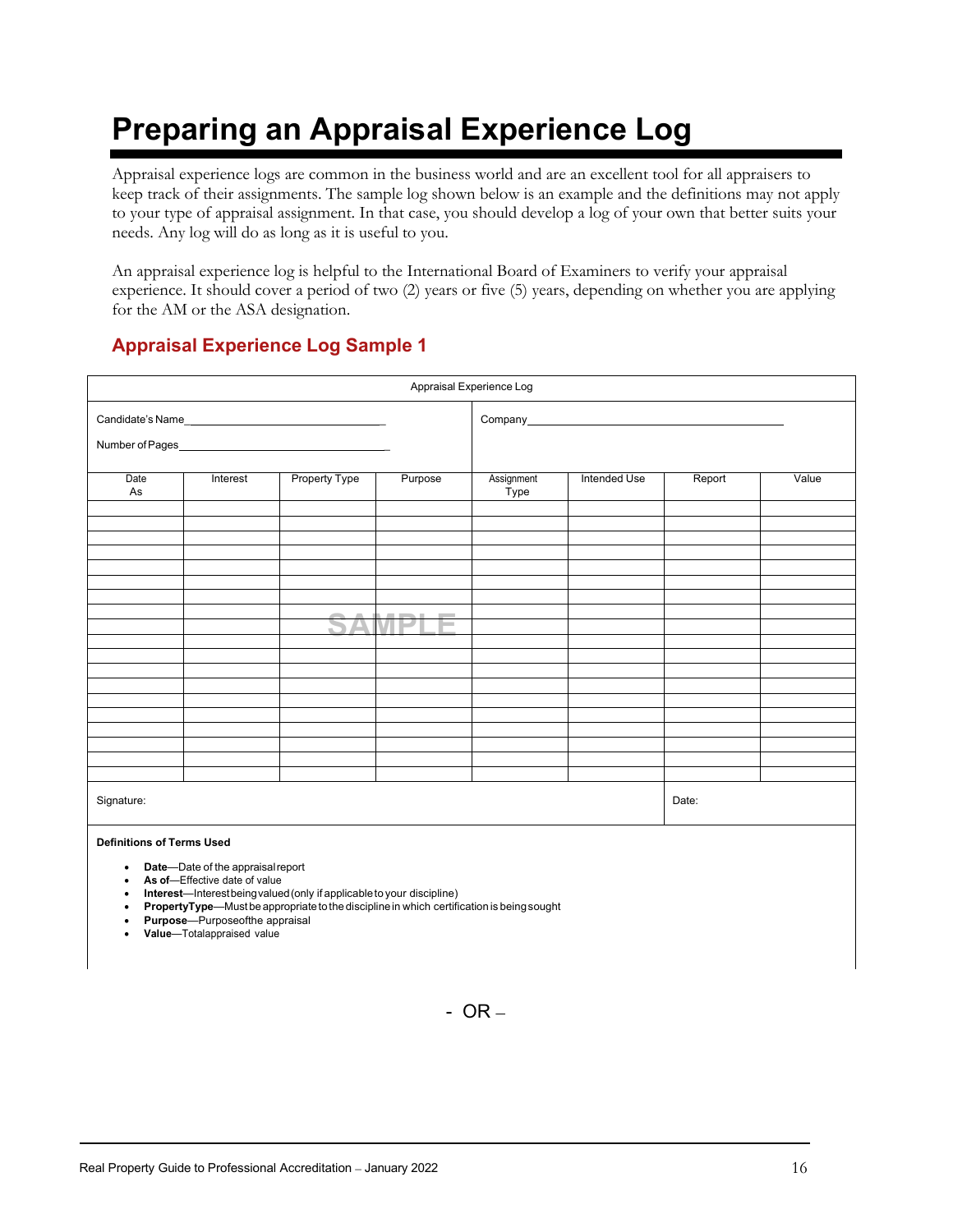# **Appraisal Experience Log Sample 2**

# **APPRAISAL EXPERIENCE**

List the number of appraisal reports which you have completed in each of the following categories, beginning with the most current year, and list the percentage of time spent per year in appraising.

|      |               | <b>Residential</b> |           | <b>Apartments</b> |           | Commercial    |           | Industrial    |           | <b>Agricultural</b> |           | Other |
|------|---------------|--------------------|-----------|-------------------|-----------|---------------|-----------|---------------|-----------|---------------------|-----------|-------|
| Year | Time<br>Spent | Short<br>Form      | Narrative | Short<br>Form     | Narrative | Short<br>Form | Narrative | Short<br>Form | Narrative | Short<br>Form       | Narrative |       |
|      |               |                    |           |                   |           |               |           |               |           |                     |           |       |
|      |               |                    |           |                   |           |               |           |               |           |                     |           |       |
|      |               |                    |           |                   |           |               |           |               |           |                     |           |       |
|      |               |                    |           |                   |           |               |           |               |           |                     |           |       |
|      |               |                    |           |                   |           |               |           |               |           |                     |           |       |
|      |               |                    |           |                   |           |               |           |               |           |                     |           |       |
|      |               |                    |           |                   |           |               |           |               |           |                     |           |       |
|      |               |                    |           |                   |           |               |           |               |           |                     |           |       |
|      |               |                    |           |                   |           |               |           |               |           |                     |           |       |
|      |               |                    |           |                   |           |               |           |               |           |                     |           |       |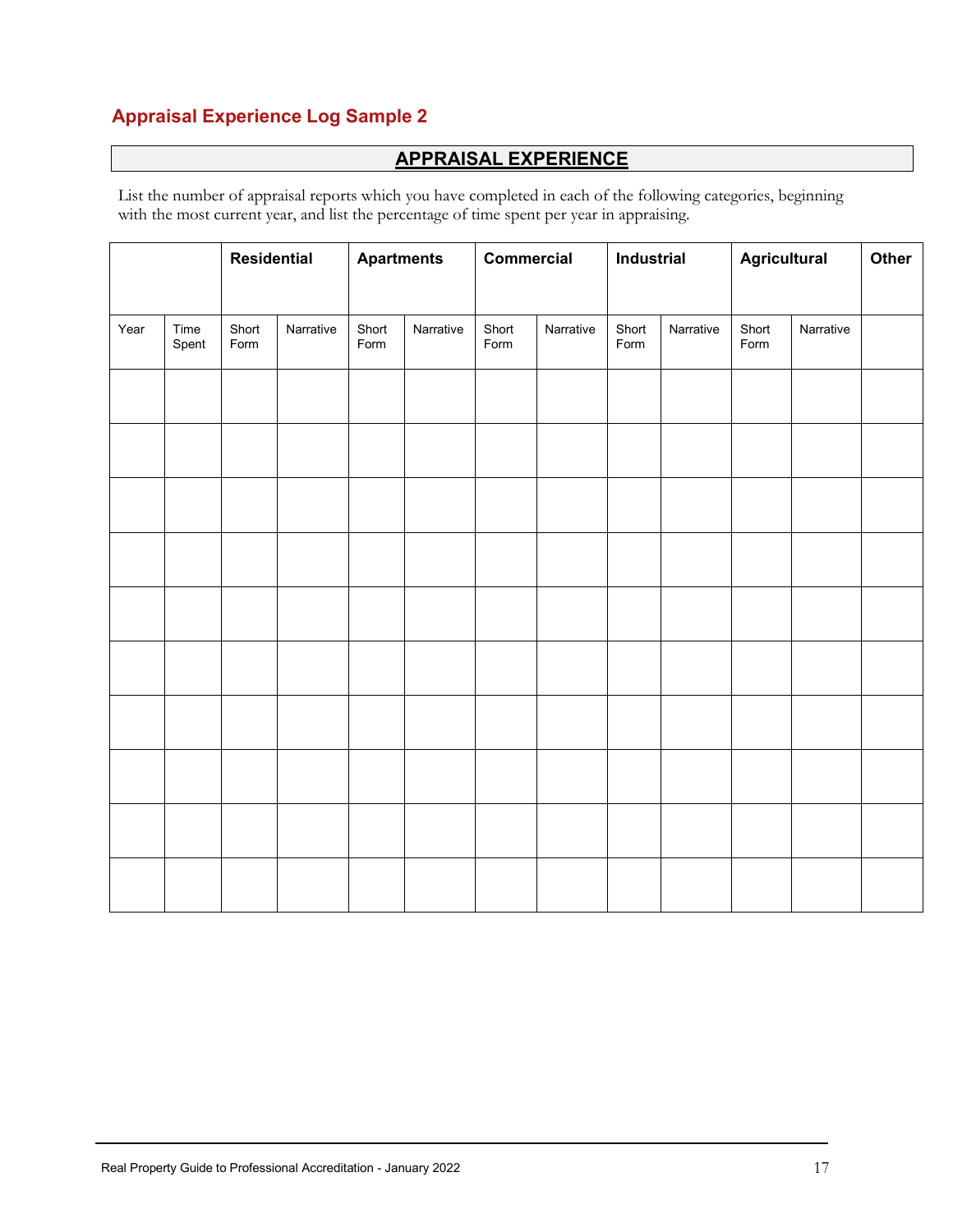# <span id="page-18-0"></span>**Appraisal Reports**

### **Appraisal Reports**

Appraisal reports represent an important component of the accreditation process. Reports that are prepared by a Candidate for a client demonstrate the quality and professionalism offered by the Candidate to the public. Such reports assist the Board of Examiners in evaluating the scope of practice, ethical attitude and levels of education and appraisal competence achieved by the Candidate.

Appraisal reports must conform to the Uniform Standards of Professional Appraisal Practice (USPAP), to the Principles of Appraisal Practice and Code of Ethics and any discipline-specific standards adopted by ASA.

### **What Is an Appraisal Report?**

The following sources outline the requirements of a written appraisal report:

- [Uniform Standards](https://www.appraisalfoundation.org/iMIS/TAF/Default.aspx?hkey=87515edb-20e4-40fc-936f-9fe6c3a9532e&%3Bamp%3BWebsiteKey=e12b6085-ff54-45c1-853e-b838ca4b9895) of Professional Appraisal Practice (USPAP), Standards 1 and 2
- ASA's Principles of Appraisal Practice and Code of Ethics (Sections 6.2 and 8)

Candidates should keep in mind the intent of these standards. For example, Section 6.2 of ASA's Principles of Appraisal Practice and Code of Ethics states:

*The procedure and method for determining the particular value in question is a matter for the appraiser to determine—the appraiser cannot be held responsible for the result unless he or she has a free hand in selecting the process by which that result is to be obtained. However, good appraisal practice requires that the method selected be adequate for the purpose, embrace consideration of all the factors that have a bearing on the value, and be presented in a clear and logical manner.*

The conclusions that have a bearing on value must be supported and presented in a clear and logical manner. Failure in this area is the most common weakness in appraisal reports submitted for accreditation purposes. Candidates should read the appraisal reports selected for submission through the eyes of an outsider and ask such questions as:

- Are all relevant standards adhered to?
- Is the report clear and logical?
- Are all statements and conclusions that contribute to value supported?
- Was credit given to the source of the value definitions and are the definitions used consistently throughout the report?
- Is the report understandable?

Appraisal reports that do not meet these requirements are not considered to be "comprehensive" as is required for ASA accreditation purposes by the International Board of Examiners.

# **Submitting Appraisal Reports for Review**

- Appraisal reports must be actual expanded form style reports prepared for clients or employers; however; if a candidate for designation is employed by a government agency or entity, they may provide demonstration reports in lieu of actual reports.
- Appraisal reports must be no more than two (2) years old.
- If the Candidate completed the work, but a principal of the firm signed the report, the principal must provide a letter signed by the principal indicating that the Candidate did the work on the report.
- Client references must be redacted from the report unless you have written permission from the client to use the report for accreditation purposes (see the release form on page 20). If the appraisal report release form is used, it should be made part of the appraisal report when submitted.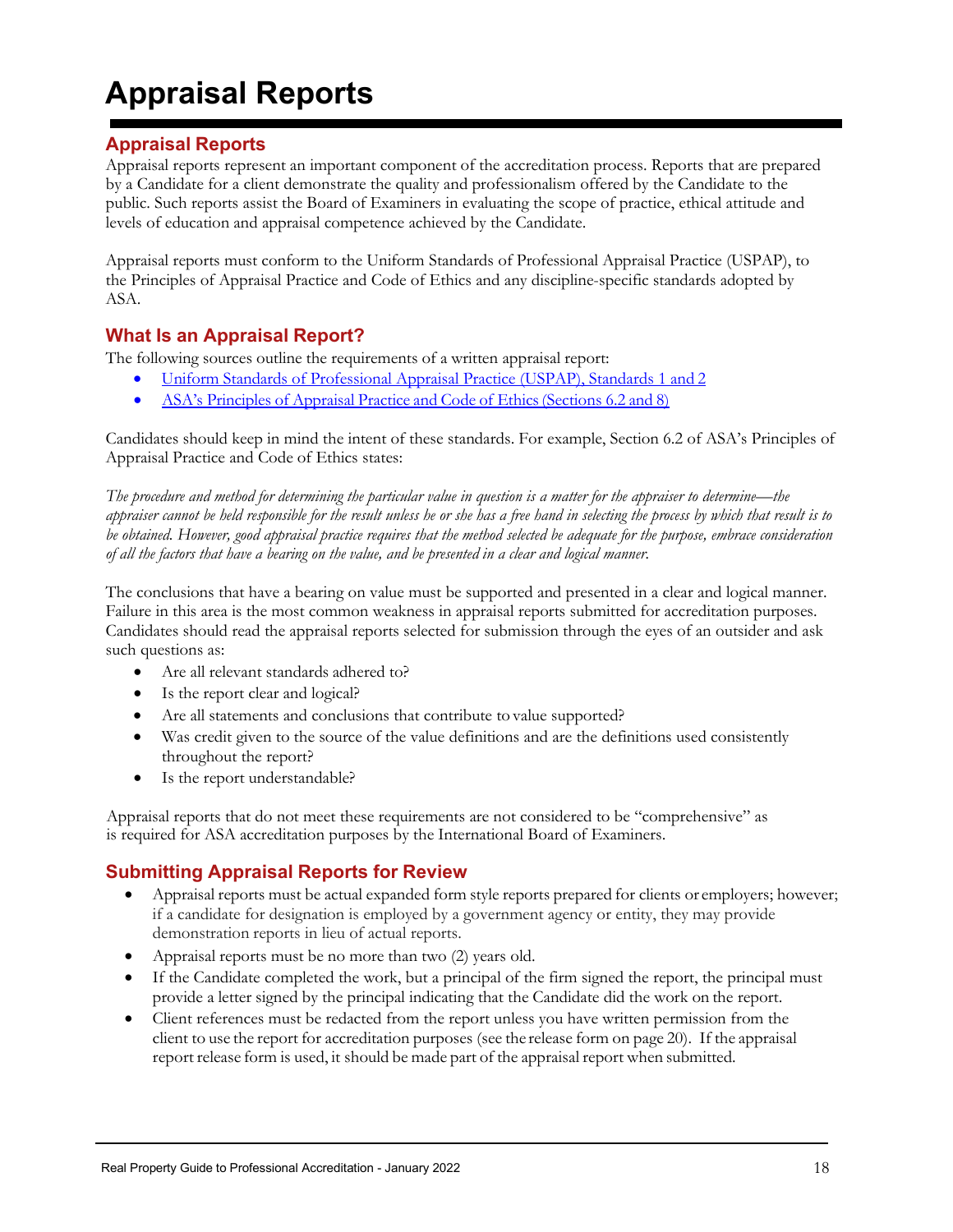# **Online Accreditation Application Checklist**

### **NEW! Online Application**

ASA's accreditation application process is now online! Please be sure all of the items below have been confirmed and/or submitted during the online application process. Should you have any questions along the way, please contact the RP credentialing specialist for assistance.

#### **AM and ASA Accreditation Application Checklist**

- 1. You are an approved ASA Candidate.
- 2. You uploaded the required state license or the approved equivalency designation or reciprocal designation making you eligible for the AM or ASA designation.
- 3. You passed the RP specialty exam or general exam (ifrequired).
- 4. You uploaded a copy of your two-year degree (or higher) for the AM designation or your 4-year degree (or higher) for the ASA designation or you provided proof of completion of your required educational courses if you are applying through an approved equivalency.
- 5. You uploaded an appraisal experience log documenting two (2) years (AM) or five (5) years (ASA) of full-time appraisal experience or the equivalent part-time experience (example on pages 16-17).
- 6. You uploaded the required appraisal report (s) (if applicable) performed for an actual client within the last two (2) years (page 18).
- 8. You uploaded a signed client release form (page 20).
	- 9. You signed the online affirmation statement.
- 10. You paid the online accreditation application fee.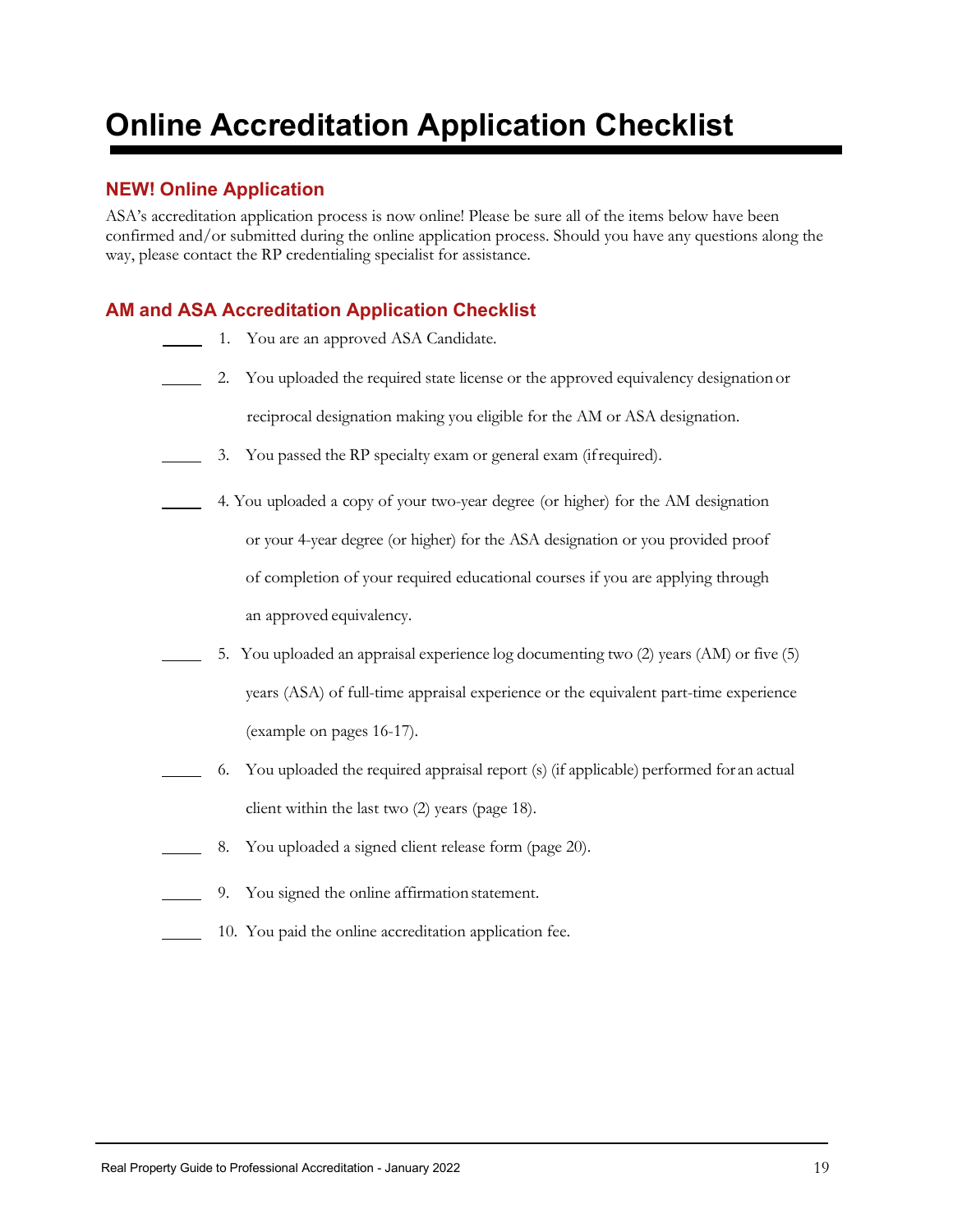# **Appraisal Report Release Form**

Please sign and upload one (1) of the two (2) release forms below when requested during the online application process.

# <span id="page-20-0"></span>**Appraisal Report Release Form**

This form must be signed by Candidates using appraisal reports containing a client's name and information. In addition, a signed letter from the client giving written permission to use the report for accreditation purposes must accompany this form. Each applicant for accreditation as an Accredited Member or Accredited Senior Appraiser is requested to proceed in conformance with ASA's Code of Ethics.

*I have requested and received authorization from my client(s) that the appraisal report(s) submitted herewith may be used for professional examination review purposes by the ASA International Board of Examiners for its evaluation as part of my accreditation application for professional appraisal designation.*

| Signature of Candidate_ | Date |
|-------------------------|------|
| Print Name              |      |
|                         |      |

**-or-**

# **Altered Appraisal Report Release Form**

This form must be signed by Candidates using appraisal reports where the client's name and/or identifying information has been changed.

*I hereby affirm that the appraisal report submitted for accreditation purposes is an actual report prepared for a client; however, the client's name and/or information has been altered in lieu of obtaining permission and submitting a client release and accompanying letter of approval.*

Signature of Candidate Date Date Date

Print Name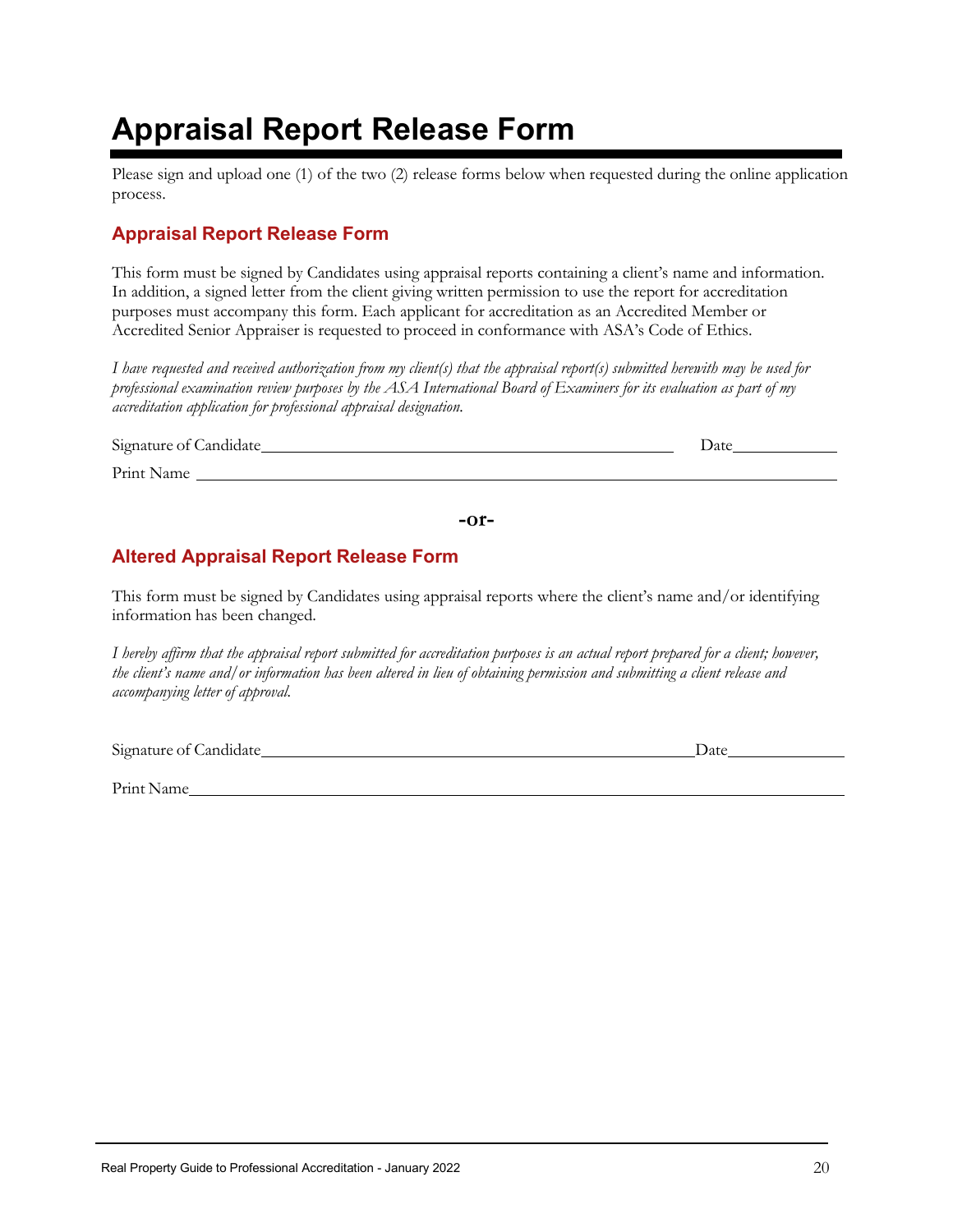# **Demonstration Appraisal Report Utilizing a Form Report**

This guide is not intended to be all-inclusive, nor is it intended to be used as a textbook.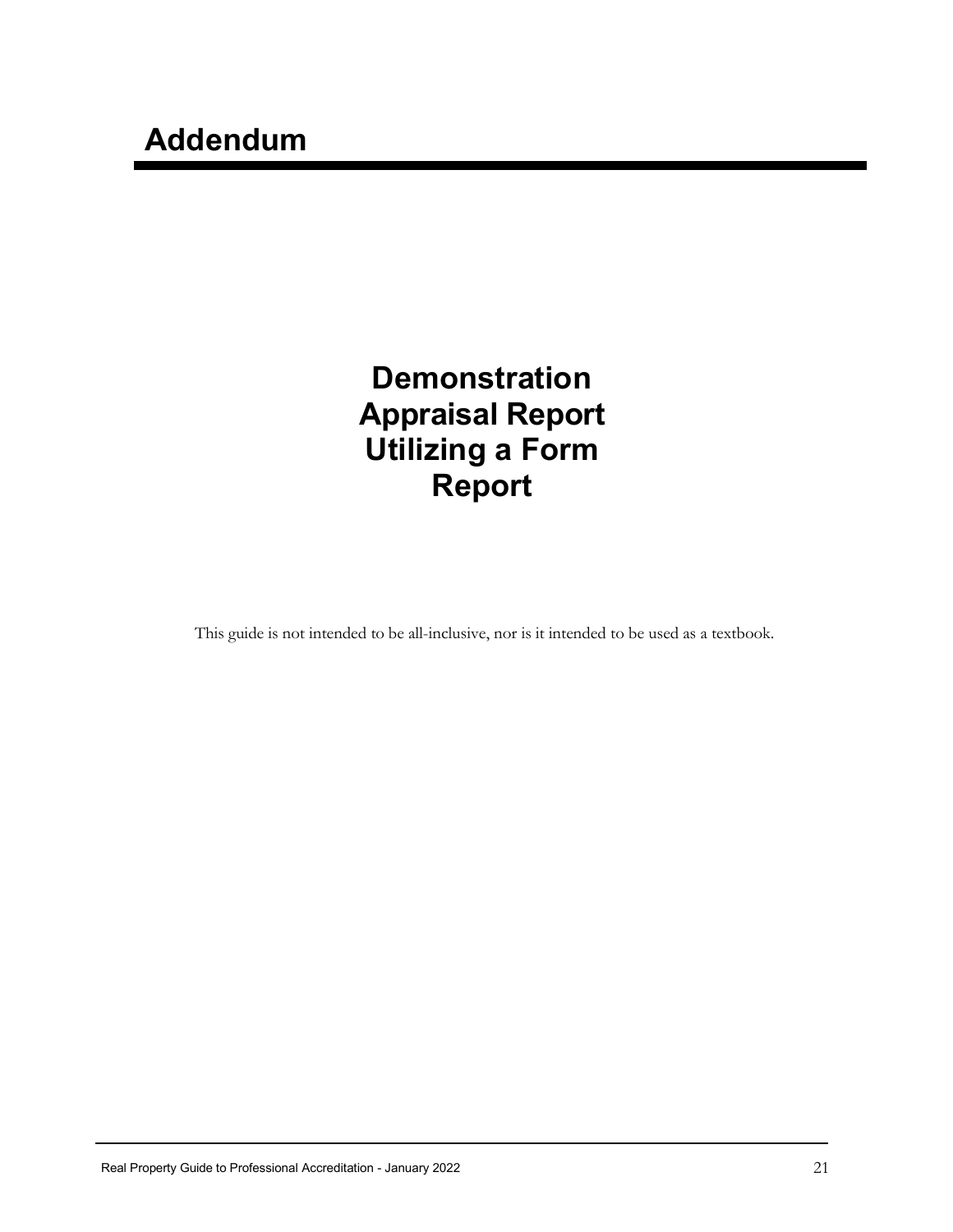*For demonstration report purposes, a candidate may choose to write a full narrative report or an expanded form report. The report submitted should demonstrate the candidate's understanding of, and ability to apply, basic appraisal concepts and procedures in a "real world" situation. The candidate is encouraged to submit a narrative style report. However, if the candidate chooses to follow the structured form report format for demonstration purposes, it must be remembered that comprehensive supporting data is required. Substantial narrative addenda are to be integrated into this reporting format even though some of the data may be contained on the form itself. This would be an appraisal report in an enhanced summary format. The expanded section of the report should contain significant information typically associated with a narrative style report. The candidate is advised to read Advisory Opinion 11 (AO-11) before beginning this process. The candidate is encouraged to use statistical tools to extract market supported adjustments. Documentation of any such tools used should be included as part of the report*. Under NO circumstances should an appraiser rely on ANY real property appraisal assistance from anyone during the appraisal process and/or rely on any assistance from anyone with the writing of the appraisal report.

#### **Subject Property**

The subject property selected for demonstration report writing purposes should allow the appraiser to demonstrate a thorough understanding of all forms of depreciation. The subject property must have at least one type of depreciation. Additional discussion regarding other types of depreciation should be provided, as a demonstration of the appraiser's comprehension of all types of depreciation. Additionally, the appraiser should show how he/she developed effective age. The subject property should not be new construction unless it has some type of obsolescence. In addition, all three approaches to value MUST be developed, whether relied upon or not, to show the appraiser's understanding and comprehension of the process.

**It is suggested that, to facilitate the review of the report, all narrative addenda pages should be double-spaced. Appraisers are encouraged to use 12-point Arial or Verdana, again to facilitate the review process.**

#### **Title Page**

- Identify the report as an appraisal
- Specify the property type (i.e., single family residence)
- Provide complete property address
- Provide the effective date of the valuation
- Provide the date the report is written
- Include the name and address of the appraiser
- Specify the ASA as the client or authorizing entity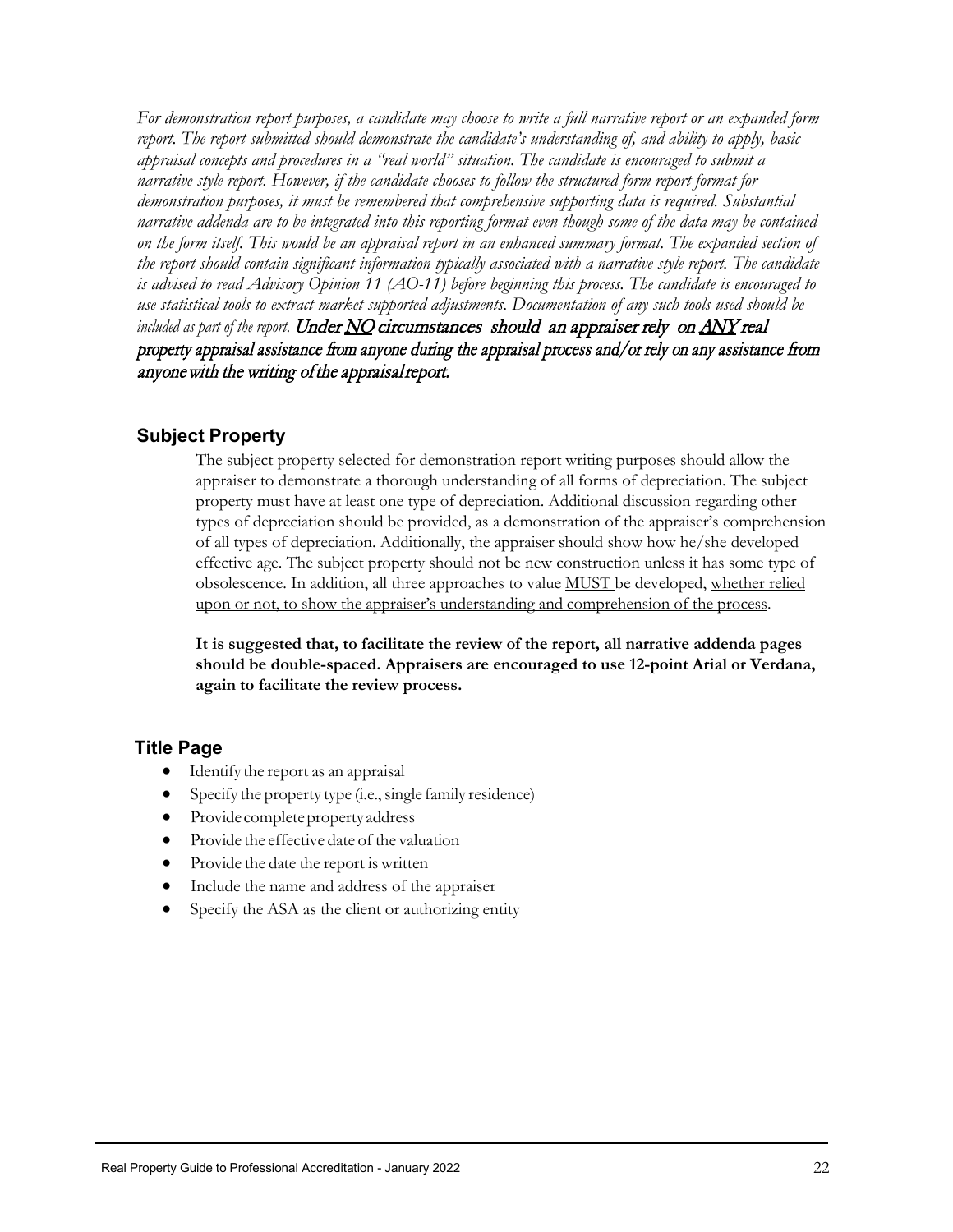# **Letter of Transmittal**

The letter of transmittal introduces your report to the reader, typically with less formality than the report itself. The Letter of Transmittal should:

- Be addressed to ASA
- Specify the location of the subject property and provide a brief description, including property type
- Outline the intended use and intended user of the report
- Identify the interest in the property being appraised
- State that the interior and exterior inspection of the property and the analyses contained within the report were completed by the appraiser
- State that the letter is accompanied by a summary appraisal reporting of "x number" of pages (including all addenda)
- Specify the effective date of the appraisal
- Provide the final value estimate, properly displayed both in words and in numerals
- Be signed by the appraiser

# **Table of Contents**

• Should list the major components of the report in sequence with specific page numbers. Headings and subheadings should identify the key segments of the report.

### **Comprehensive Supporting Data**

The following data should be included, as appropriate, for candidates who choose to follow the structured form report format:

- Use narrative addendum to discuss all aspects of neighborhood
- Use narrative addendum to discuss site conditions and factors. Remember that descriptions here may need to transfer to the Cost Approach (external depreciation factors)
- Use narrative addendum to describe the condition of the subject property. Remember that descriptions here may need to transfer to the Cost Approach (physical and/or functional depreciation factors)
- Sales Comparison Approach
	- o The grid on the form should be used only to summarize what is in the narrative addenda.
- Cost Approach
	- o The form should summarize the detailed information provided in the narrative addenda.
- Income Approach
	- o The form should summarize the detailed information provided in the narrative addenda.
- **Reconciliation** 
	- o The form should summarize the detailed information provided in the narrative addenda. A good reconciliation should complete the process of the correlation that has taken place throughout the report. Discuss and analyze the quality and quantity of any data examined within the report. Be sure to analyze all three approaches to value and their relevance to the property and the appraisal problem.

Explain fully your reasoning and understandings that lead you to the final value conclusion.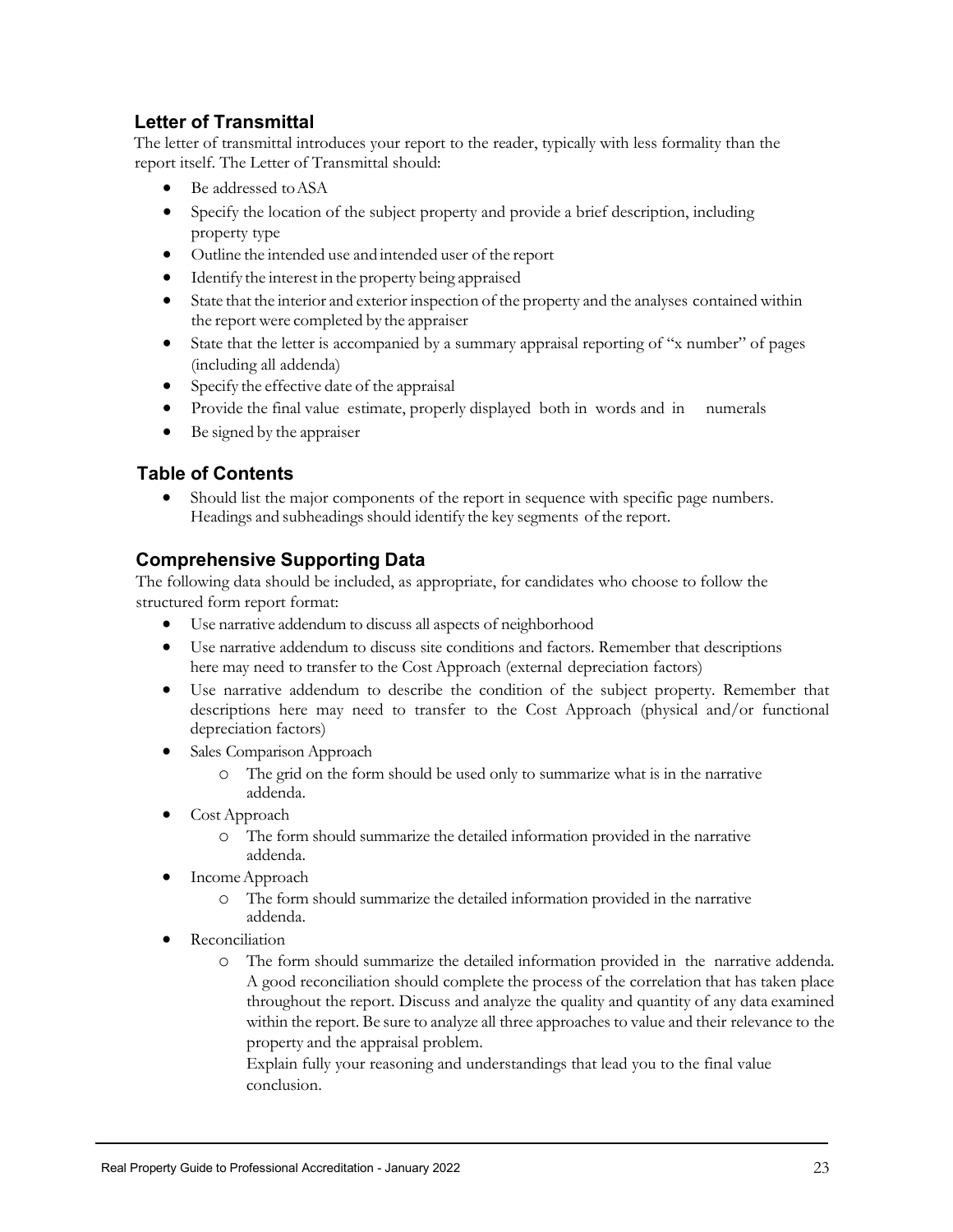# **Narrative Addendum**

Please provide the following:

- Comments on the appraisal's conformity to the most recent edition of the Uniform Standards of Professional Appraisal Practice
- Comments on the appraiser's **competency** to appraise the subject property
- Identify the **type of appraisal** report being developed (Summary)
- Identify **Intended Use and Intended User**(No lender involved)
- **Scope of Work:** Provide a detailed narrative discussion outlining the appraisal process utilized in researching and analyzing the market and the subject and comparable properties
- **Area/Neighborhood:** Describe and discuss area and neighborhood market conditions and market trends in detail, providing a portrayal of national, regional, and local economic forces that could affect market value in the subject property's area/neighborhood. This section of the demonstration report should provide sufficient information to convey that the appraiser understands the local factors that influence market appeal and value
- **Zoning:** Provide a complete description of the zoning category, its requirements, and their impact on the subject property
- **Subject:** Provide a detailed discussion of the subject property describing its characteristics including, but not limited to, ceiling heights, floor covering (type/quality) appliances (age/condition), HVAC, roof, etc. (age/condition), construction items (block, brick, frame, etc.). Discuss overall condition and the subject property's conformity with the neighborhood and local market. Cite any physical, functional, or external obsolescence that exists in the subject property
- Discussthe **Purpose of theAppraisal**
- Complywith the **property history** requirement in USPAP
- Provide full **tax information of** the subject property, including any special assessments
- **Highest & Best Use:** Provide a definition of Highest & Best Use and cite the source. Develop a Highest & Best Use analysis of the subject site as if vacant, and a Highest & Best Use of the property as improved

#### **Cost Approach**

- Using a sales comparison approach,support the **site value estimate**
- Include detailed comparable data
- Provide a location map showing each of the comparable sales in relation to the subject as well as photographs of each sale
- Include an adjustmentgrid
- Using a recognized **cost estimating service or detailed builder costs**, fully develop the Cost Approach. Source material must be clearly identified
- Fully discuss **physical, functional and external depreciation**. Develop and support any/all depreciation factors applicable to the subject property. The report must demonstrate support for the appraiser's estimate of depreciation and effective age
- Provide a value indication by the Cost Approach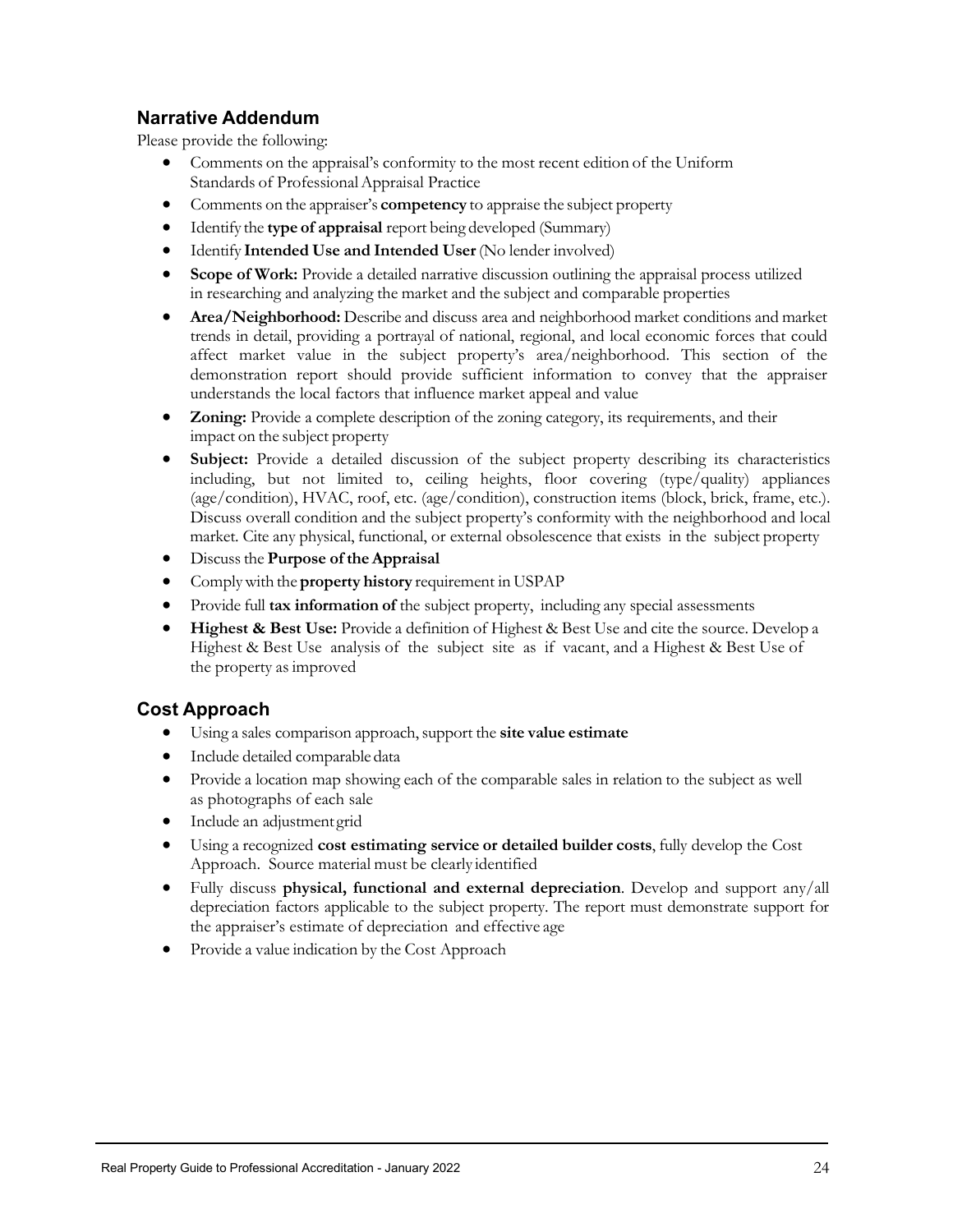#### **Sales Comparison Approach**

- Detailed comparable data should beincluded
- Provide a location map showing each of the comparable sales in relation to the subject
- Provide original photographs (not MLS photos) of each sale cited in the report
- The adjustment grid should summarize the data provided in the narrative addendum
- Develop **paired sales analyses** to support at least two or three adjustments applied in the Sales Comparison Adjustment grid. Any/all adjustments should be fully discussed, and market supported
- **Summarize and Reconcile** all sales to arrive at an indicated value by this approach

#### **Income Approach**

- Provide detailed market support (comparable rentals) for the estimated **monthly market rent** for the subject property
- Detailed comparable data should be included
- Provide a location map showing each of the comparable rental properties in relation to the subject
- Provide original photographs (not MLS photos) of each comparable rental
- Develop **adjustments** (supported by pairing comparable properties) to substantiate differences between the comparable rental properties and the subject
- An adjustment grid should be provided. The market rent indicators should be reconciled to reflect a market rent for the subject
- **Gross Monthly Rent Multiplier:** Develop and provide detailed market support
- **Summarize and Reconcile** to an indicated value by this approach

# **Final Reconciliation**

**Consider ALL of the evidence supporting the different value indicators, as well as the relevance of the different appraisal techniques to the appraisal problem. Consider the quality of the data as** well as the quantity of the data used and how those factors could have had an impact on the value **opinion. Summarize and reconcile the indicated values from all three approaches** to correlate a final estimate of value for the subject property. Examine the advantages as well as the disadvantages of each of the approaches in relation to the property being appraised. Demonstrate sound reasoning leading to the final value conclusion.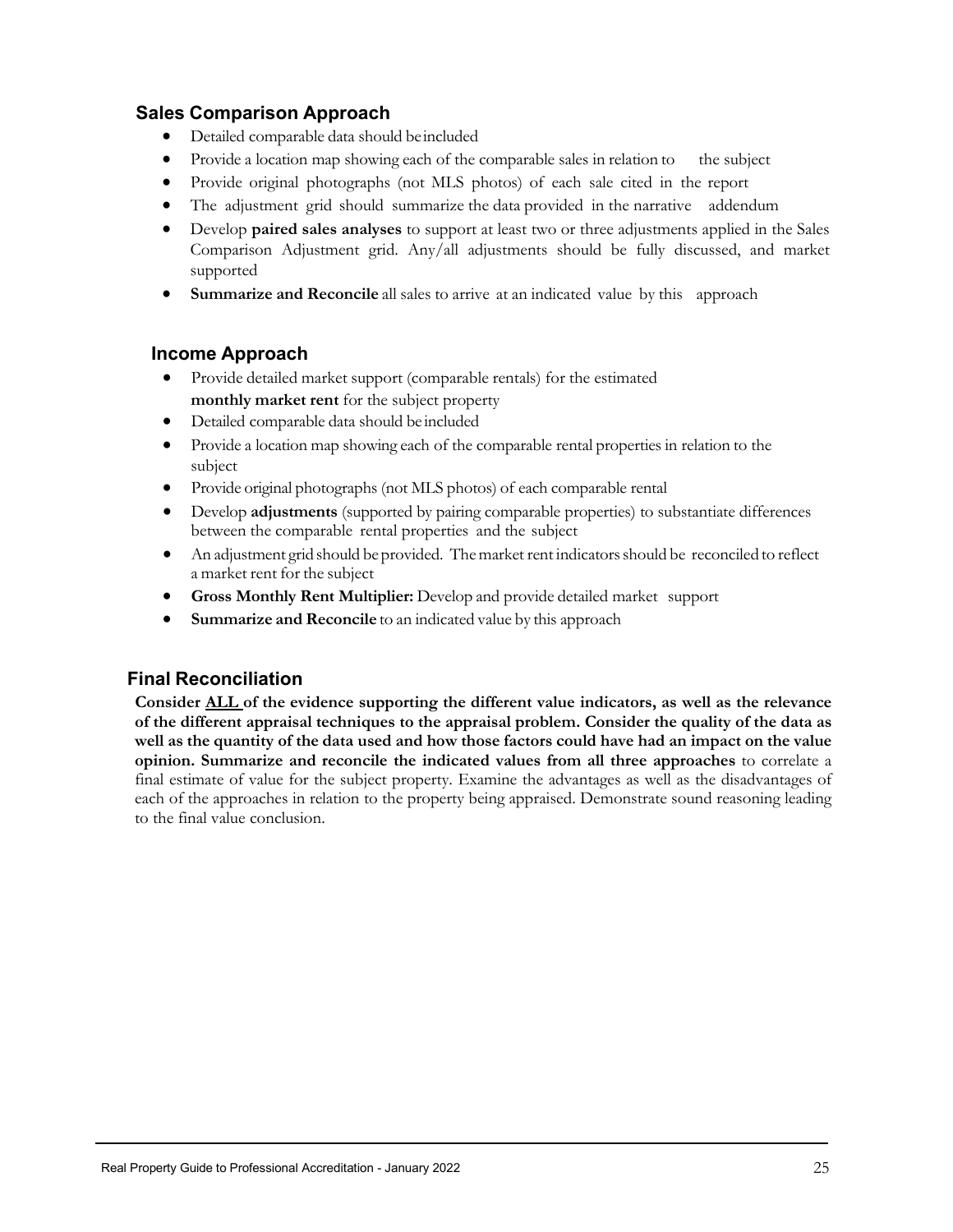### **Required Additional Addenda**

- Ensure that appropriate certification(s) and Assumptions and Limiting Conditions are signed and attached to this demonstration report.
- Qualifications of the appraiser
- Detailed photographs of the subject, preferably to include interior photographs. At a minimum, front, rear and street scenes
- Photographs of each of the comparable properties (land, improved sales, and comparable rentals). All photographs should be original, not copied or imported from MLS or tax records
- Location maps indicating the subject neighborhood and the locations of all comparable properties (land, improved sales, rentals)
- Plat or Tax Map
- Zoning Map
- Flood Map
- Subject building sketch with detailed floor plan and dimensions displayed

We wish you well in the successful completion of your demonstration report. Should you have any questions or concerns during or beginning the process, please contact th[e RP credentialing specialist.](mailto:credentials@appraisers.org)